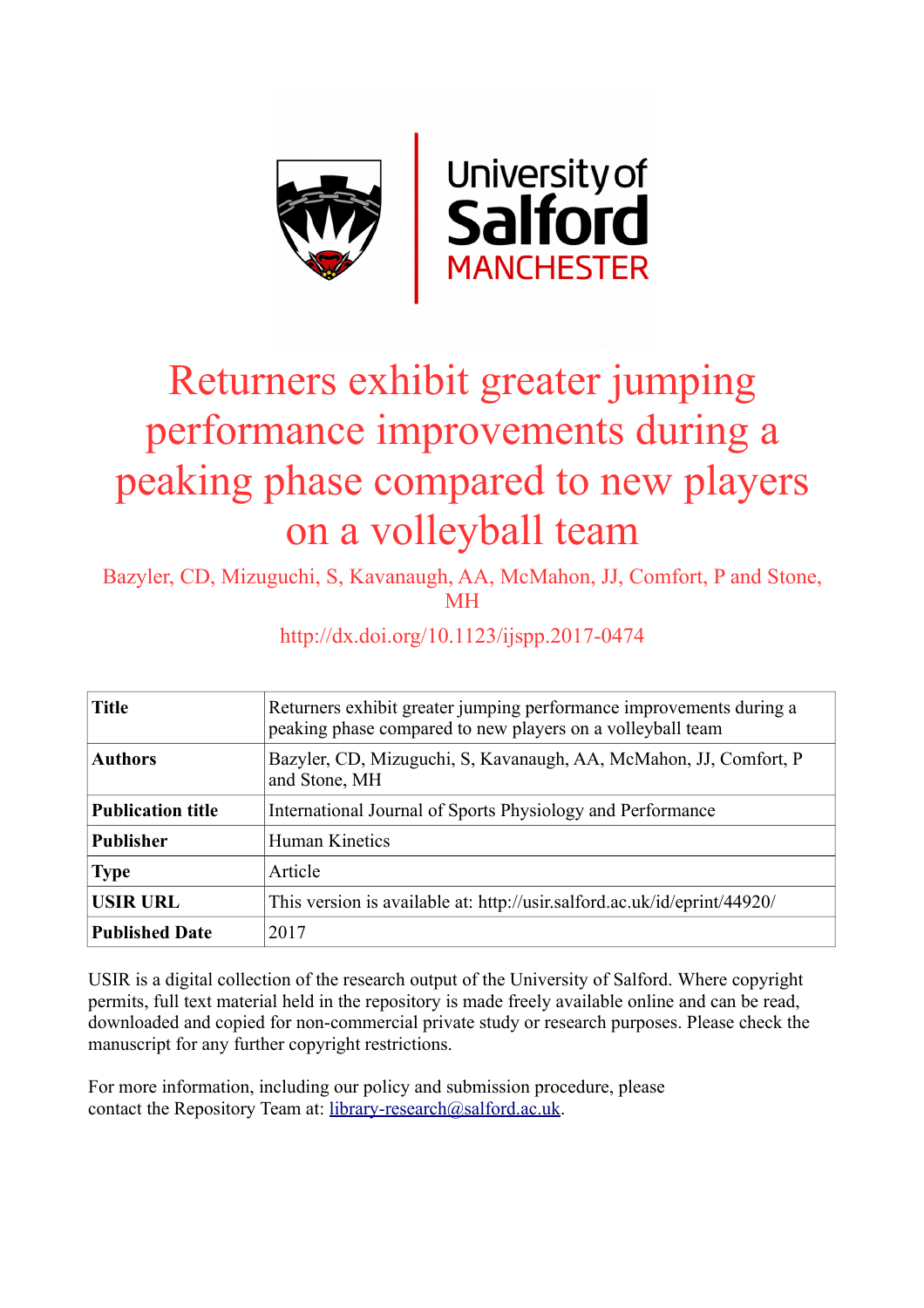*Note*. This article will be published in a forthcoming issue of the *International Journal of Sports Physiology and Performance*. The article appears here in its accepted, peer-reviewed form, as it was provided by the submitting author. It has not been copyedited, proofread, or formatted by the publisher.

**Section:** Original Investigation

**Article Title:** Returners Exhibit Greater Jumping Performance Improvements During a Peaking Phase Compared to New Players on a Volleyball Team

Authors: Caleb D. Bazyler<sup>1</sup>, Satoshi Mizuguchi<sup>1</sup>, Ashley A. Kavanaugh<sup>1</sup>, John J. McMahon<sup>2</sup>, Paul Comfort<sup>2</sup>, and Michael H. Stone<sup>1</sup>

**Affiliations:** <sup>1</sup>Center of Excellence for Sport Science and Coach Education, Department of Sport, Exercise, Recreation, and Kinesiology, East Tennessee State University, Johnson City, TN, USA. <sup>2</sup>Directorate of Sport, Exercise and Physiotherapy, University of Salford, Salford, UK.

**Journal:** *International Journal of Sports Physiology and Performance*

**Acceptance Date:** September 24, 2017

©2017 Human Kinetics, Inc.

**DOI**:<https://doi.org/10.1123/ijspp.2017-0474>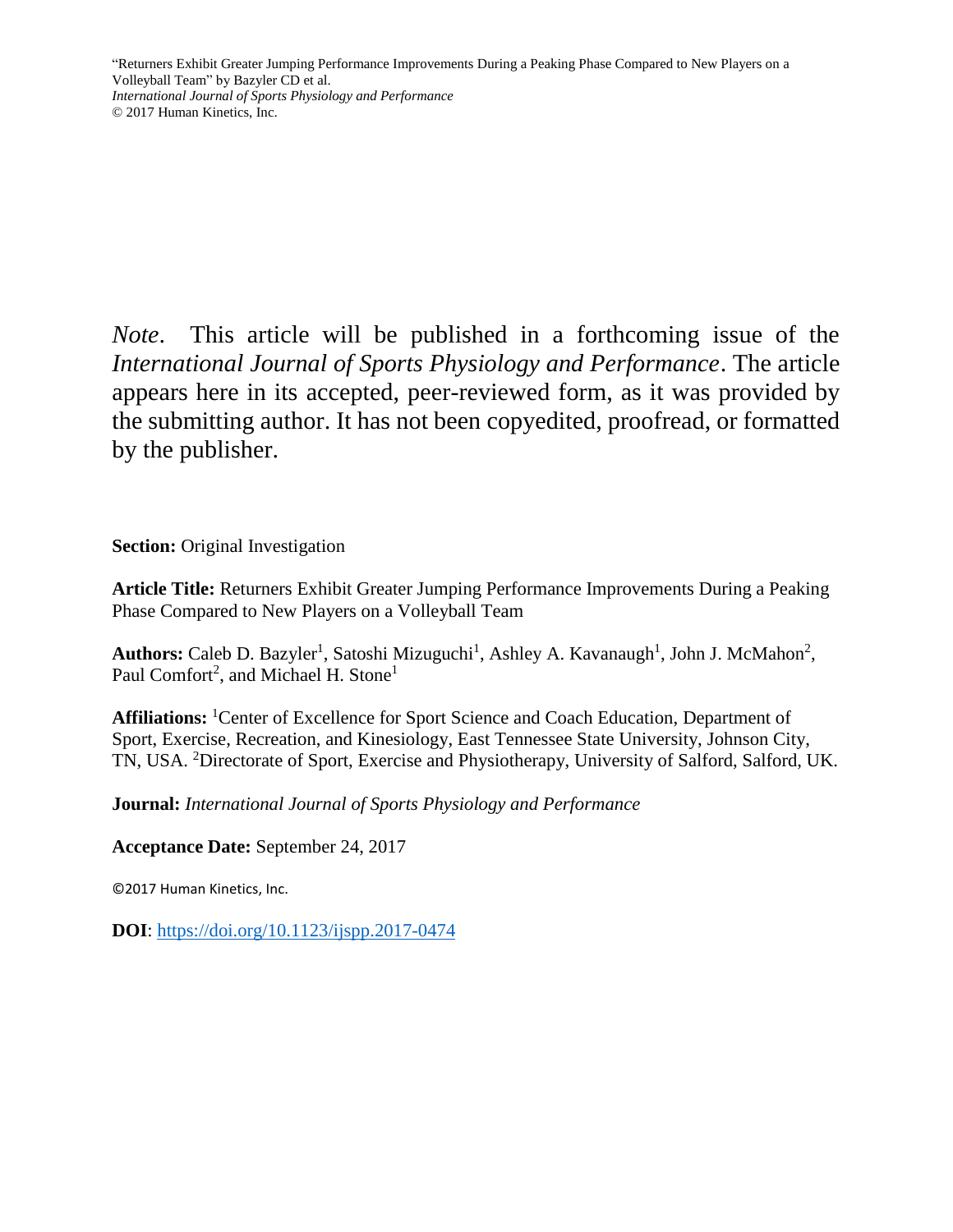# **Returners Exhibit Greater Jumping Performance Improvements During a Peaking Phase Compared to New Players on a Volleyball Team**

Submission Type: Original Investigation

Authors: <sup>1</sup>Caleb D. Bazyler, <sup>1</sup>Satoshi Mizuguchi, <sup>1</sup>Ashley A. Kavanaugh, <sup>2</sup>John J. McMahon, <sup>2</sup>Paul Comfort, <sup>1</sup>Michael H. Stone

Affiliations:

<sup>1</sup>Center of Excellence for Sport Science and Coach Education, Department of Sport, Exercise, Recreation, and Kinesiology, East Tennessee State University, Johnson City, TN, USA

<sup>2</sup>Directorate of Sport, Exercise and Physiotherapy, University of Salford, Salford, UK.

Corresponding Author: Caleb Bazyler Center of Excellence for Sport Science and Coach Education Department of Exercise and Sport Science East Tennessee State University P.O. Box 70654 Johnson City, TN 37614-1701

Phone: (423) 439-4733 Fax: (423) 439-8384 Email: [bazyler@etsu.edu](mailto:bazyler@goldmail.etsu.edu)

Preferred running head: Peaking for volleyball Abstract word count: 251 Text-only word count: 3,644 Number of Tables: 3 Number of Figures: 4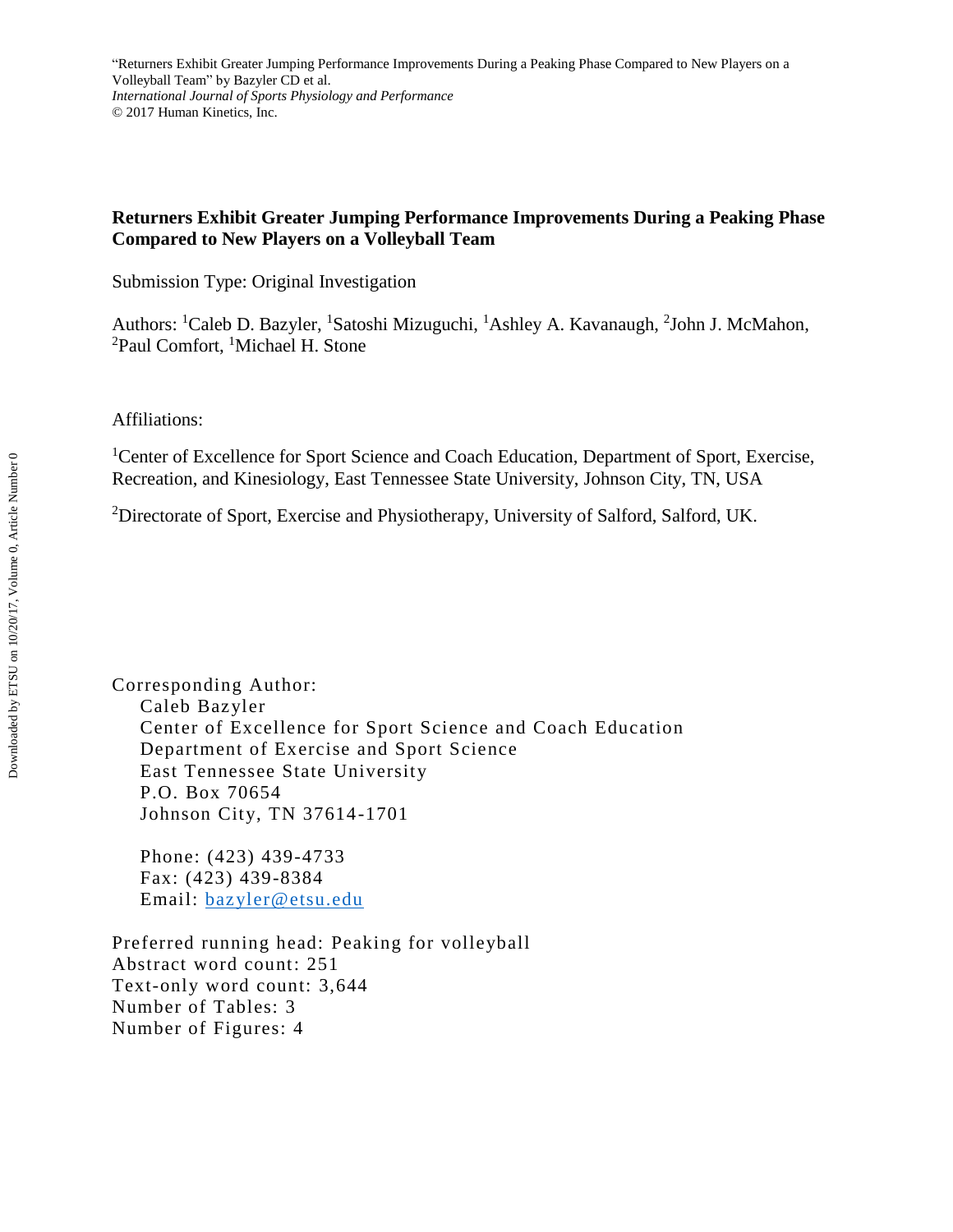# **ABSTRACT**

*Purpose:* To determine if jumping performance changes during a peaking phase differed between returners and new players in a female collegiate volleyball team and to determine which variables best explained the variation in performance changes. *Methods:* Fourteen volleyball players were divided into two groups: returners  $(n=7)$  and new players  $(n=7)$  who completed a 5-week peaking phase prior to conference championships. Players were tested at baseline prior to the pre-season on measures of vastus lateralis cross-sectional area using ultrasonography, estimated back squat one repetition maximum (1-RM), and countermovement jump height (JH) and relative peak power (PPa) on a force platform. Jumping performance, rating of perceived exertion training load, and sets played were recorded weekly during the peaking phase. *Results:* There were moderate to very large ( $p$ <0.01, Glass's  $\Delta$ =1.74), and trivial to very large ( $p$ =0.07,  $\Delta$ =1.09) differences in JH and PPa changes in favor of returners over new players during the peaking phase, respectively. Irrespective of group, 7 of 14 players achieved peak JH two weeks after the initial overreach. The number of sets played (r=0.78,  $p$ <0.01) and athlete's pre-season relative 1-RM (r=0.54,  $p$ =0.05) were the strongest correlates of JH changes during the peaking phase. *Conclusions:* Returners achieved greater improvements in jumping performance during the peaking phase compared to new players, which may be explained by the returners' greater relative maximal strength, time spent competing, and training experience. Thus, volleyball and strength coaches should consider these factors when prescribing training during a peaking phase to ensure their players are prepared for important competitions.

**Keywords:** jump height, peak power, muscle cross-sectional area, strength, training load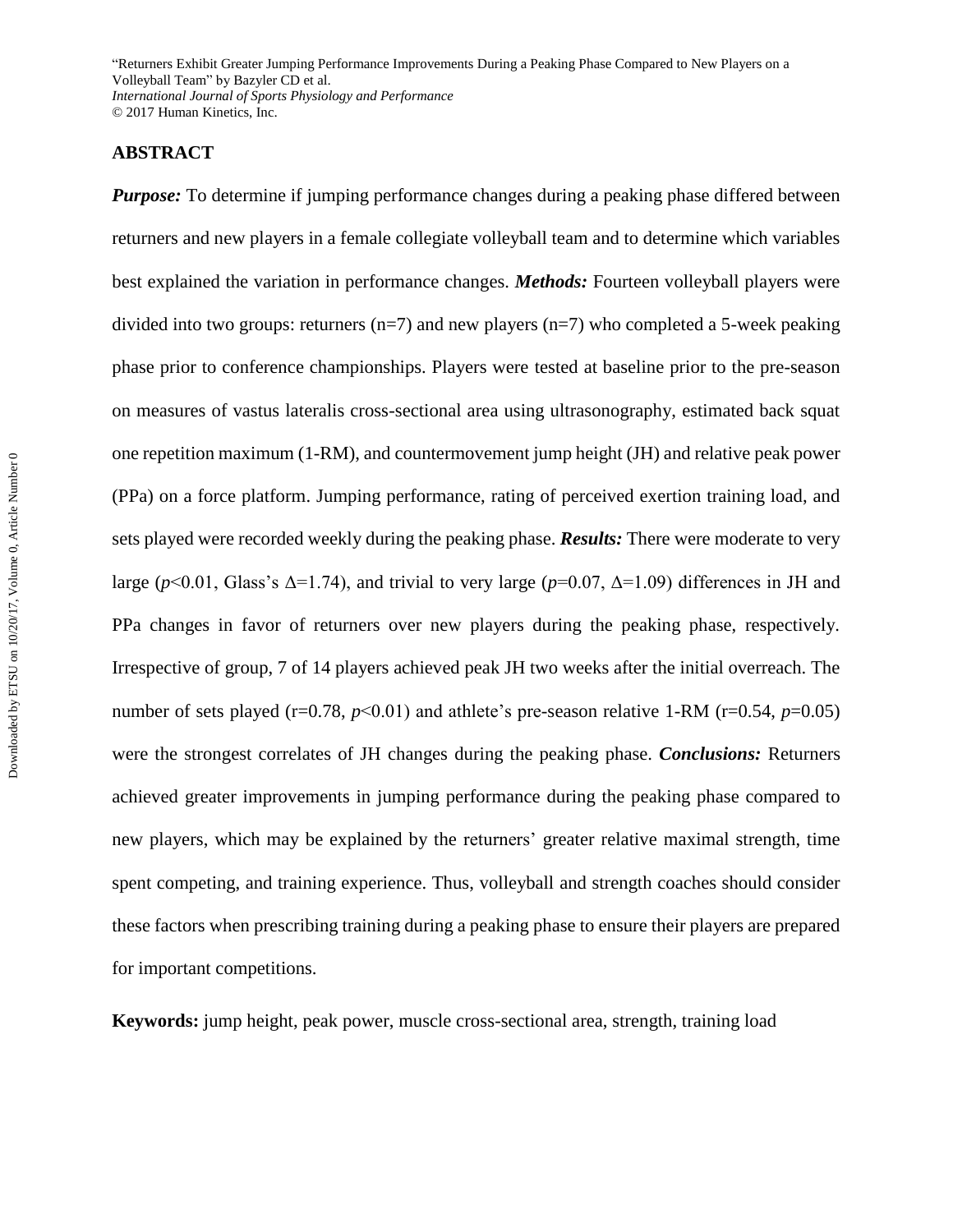# **INTRODUCTION**

A primary objective of sport science research is to determine what characteristics distinguish between high and low level performers in a sport. Coaches can then target modifiable characteristics to try to improve an athlete's sport performance. In volleyball, higher level performers (e.g. elite, national) are taller, older, have lower body fat percentages, and exhibit greater spike velocities, jump height (JH), impact heights, maximal aerobic power, and motor coordination compared to lower level performers (e.g. collegiate, novice).<sup>1-5</sup> As a result, researchers have recommended that coaches train the modifiable characteristics to improve the performances of junior volleyball players.<sup>1</sup> However, while these studies provide useful descriptive and performance differences between various levels of volleyball players, they do not address differences in the adaptive responses to training. In one of the few studies addressing this in volleyball players, Fry et al.<sup>6</sup> found starters and non-starters on a collegiate female volleyball team exhibited similar improvements in fat free mass, vertical JH, one-repetition maximum (1- RM) squat and hang power clean following an off-season strength and conditioning program. Although empirical evidence is lacking, differences in adaptive responses may be observed between players on a team during specific training phases (e.g. overreaching and tapering).

One of the most important training phases during the competitive season is the peaking phase. The peaking phase in team sports is often comprised of an overreaching period (1-3wks) followed by a taper (1-4wks).<sup>7-9</sup> However, there is a paucity of research on peaking for team sport athletes, which has been attributed to difficulties such as long competitive periods, multiple important competitions in close succession, and difficulty in quantifying training load and sport performance.<sup>10,11</sup> A limitation of previous studies with team sport athletes is that the peaking phase is often not conducted during the athlete's competitive season. Instead it is designed as part of an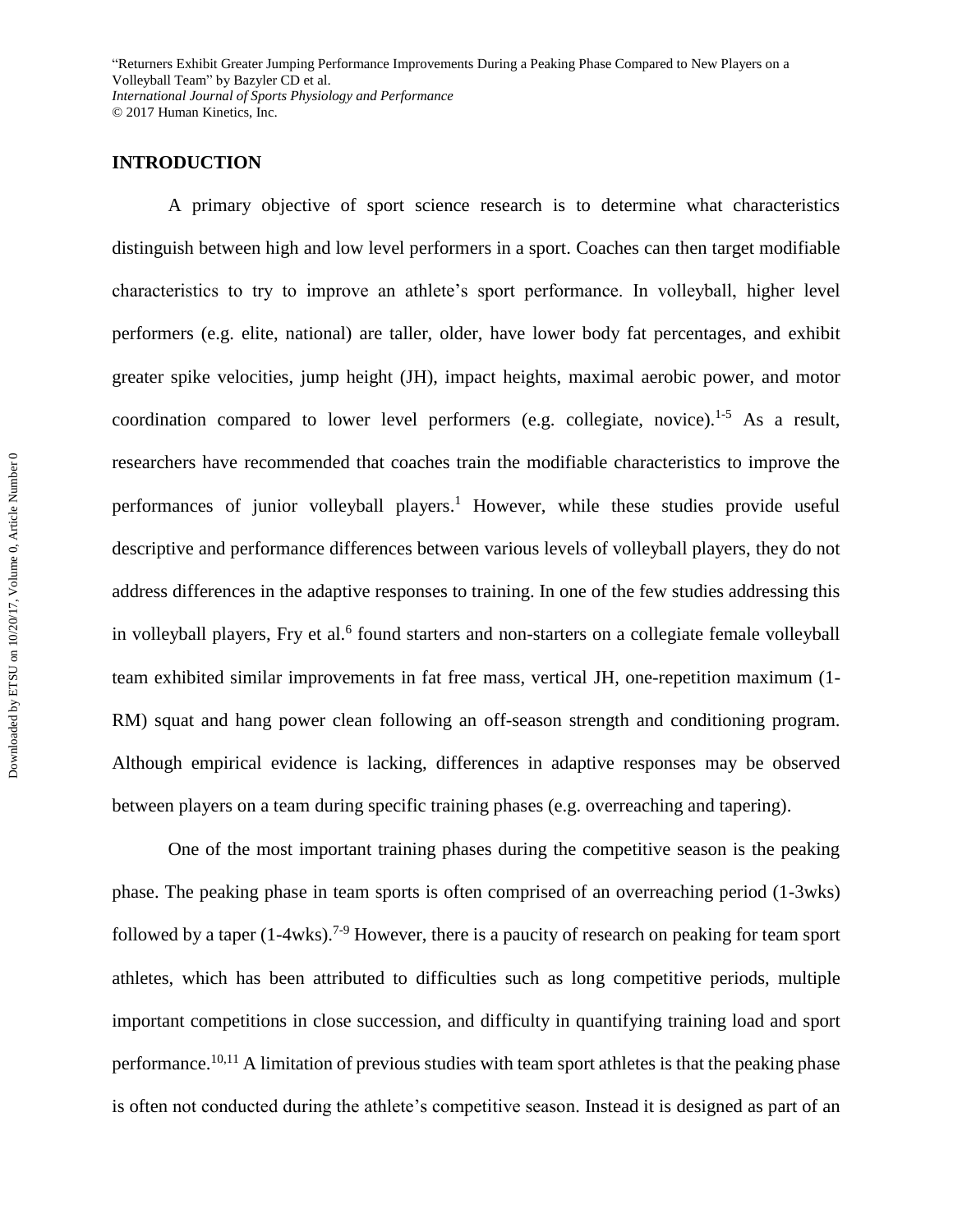experimental study conducted during the off-season or pre-season. While these studies provide useful information about athlete's adaptive responses to periods of reduced training, they do not address exactly how athletes prepare for important competitions. Furthermore, differences in recovery-adaptation between players on a team can impact team success during the peaking phase. Also, differences may exist between players on the timing of peak performance during the peaking phase. Thus, research on peaking for volleyball should examine differences between player responses based on experience level (e.g. new players vs. returners) and not solely examine the team mean response. Importantly, any differences in recovery-adaptation that may exist between new players and returners could inform coaches on how to prescribe training for these players during the peaking phase.

Previous research has used countermovement or squat jumps to monitor recoveryadaptation during a peaking phase in rugby,  $12,13$  futsal,<sup>7</sup> judo,  $14$  and volleyball players.<sup>8</sup> Strong, positive relationships have been observed between countermovement JH and volleyball performance indicators (spike velocity, spike jump reach, impact height, and athlete's level of achievement).3,15,16 Therefore, weekly countermovement jump testing during the peaking phase can provide an indication of volleyball player's neuromuscular status and elucidate possible differences in preparedness between players on a team. Yet, it is unknown whether differences in peaking phase responses exist between players on a team. Thus, the purpose of this investigation was to determine if jumping performance changes during a peaking phase differed between returners and new players in a female collegiate volleyball team and to determine which variables best explained the variation in performance changes.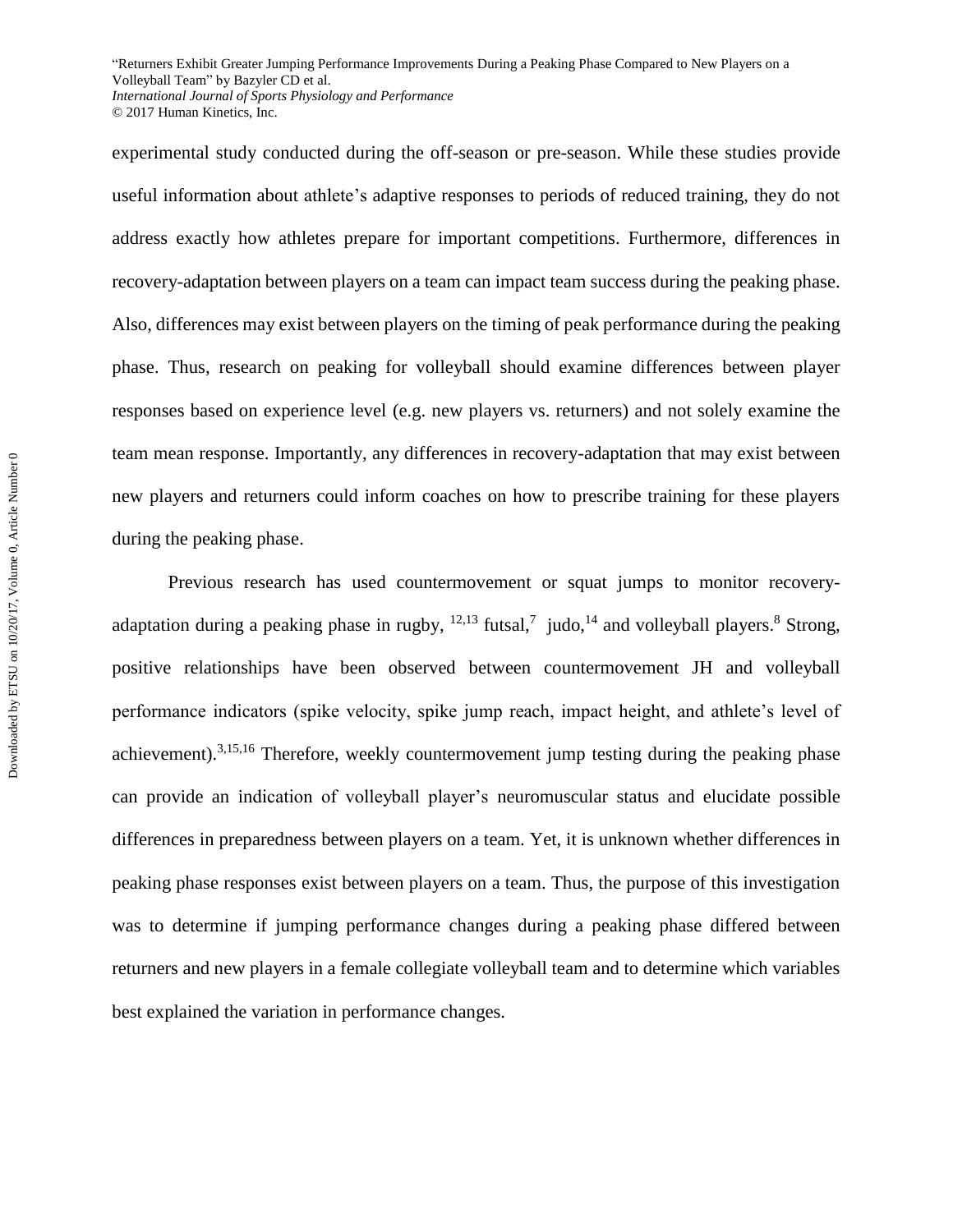## **METHODS**

#### **Subjects**

Fourteen National Collegiate Athletic Association (NCAA) division I volleyball players completed the study and were divided into 2 groups: returners (n=7, age: 20.66±0.89y, body mass: 68.67±3.69kg, height: 176.14±6.82cm) and new players (n=7, 18.82±0.97y, 72.86±10.58kg, 176.43±6.95cm). The returners had 1 to 3 years of experience playing on the team. All players had at least 1y of weight-training experience and received no nutritional supplements during the study. The athletes were also instructed to eat a consistent diet throughout the study; however, this was not directly quantified. The players did not have any recent (<12mon) lower extremity injuries that may have affected performance outcomes. Prior to data collection, the players received information about study's purpose and provided written informed consent. The study was approved by the university's institutional review board for testing of human subjects in accordance with the Helsinki Declaration.

#### **Design**

The study was performed as part of an ongoing athlete-monitoring program while the players were preparing for conference championships. Players arrived to the laboratory on seven occasions over a 16-wk period: baseline (T<sub>0</sub>), peaking phase (T<sub>1</sub>-T<sub>5</sub>) and active rest (T<sub>6</sub>). Testing was conducted at the beginning of the week at the same time of day (07:00-09:00) for all testing sessions. Players were instructed to refrain from practicing, strength training, and caffeine (>24h), and to arrive to the laboratory in a fully rested, hydrated state. Baseline testing was conducted prior to the pre-season to examine initial differences between groups. Countermovement jump testing was conducted weekly during the peaking phase to examine changes within and between groups relative to the first week of the peaking phase  $(T_1)$ . During the baseline testing session players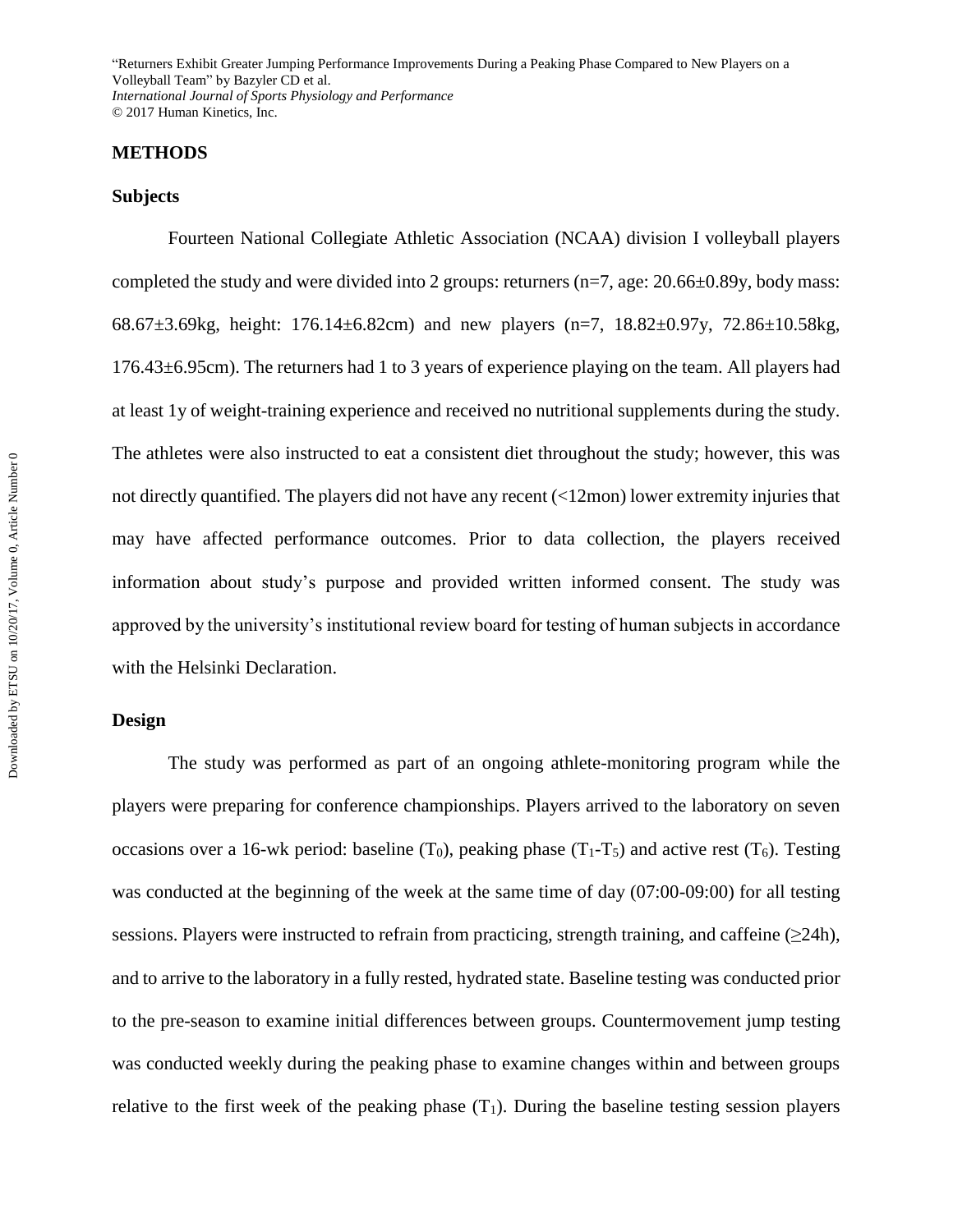were tested on measures of body mass, body fat percentage, vastus lateralis cross-sectional area (CSA), JH, and peak power allometrically scaled for body mass (PPa=W·kg<sup>-0.67</sup>). Additionally, player's back squat 1-RM was estimated from the Epley equation<sup>19</sup> using player's heaviest set of 3 repetitions during the back squat from wk2 training.

## **Methodology**

## *Training*

Training was structured using a block periodization model comprised of sequenced phases: strength, strength-speed, strength, peaking phase, and active rest (Table 1). The goal was to increase maximal strength and power through a combination of traditional strength training and weightlifting exercises using percentage of RM values for sets and repetitions to calculate loads. Strength training was conducted 1-2d/wk during the season with most weeks consisting of 3-4 practice sessions and 2-3 competitions. The first 2wks were part of the specific preparation phase and the following 13wks were part of the competitive season. The focus of this study was the peaking phase, which was the final 5wks of training (wks11-15) prior to conference championships. Training during the peaking phase began with an overreaching microcycle (wk11) prior to reducing training volumes during the taper (wks12-14). The week of conference championships (wk15), a second short overreach was implemented for the first 2 training days followed by 3 lighter training days.

#### *Training Load*

Internal training load was estimated using session rating of perceived exertion collected on a 1-10 scale. Rating of perceived exertion was multiplied by the duration of the session (min) to form a rating of perceived exertion training load (RPETL) for practice and strength training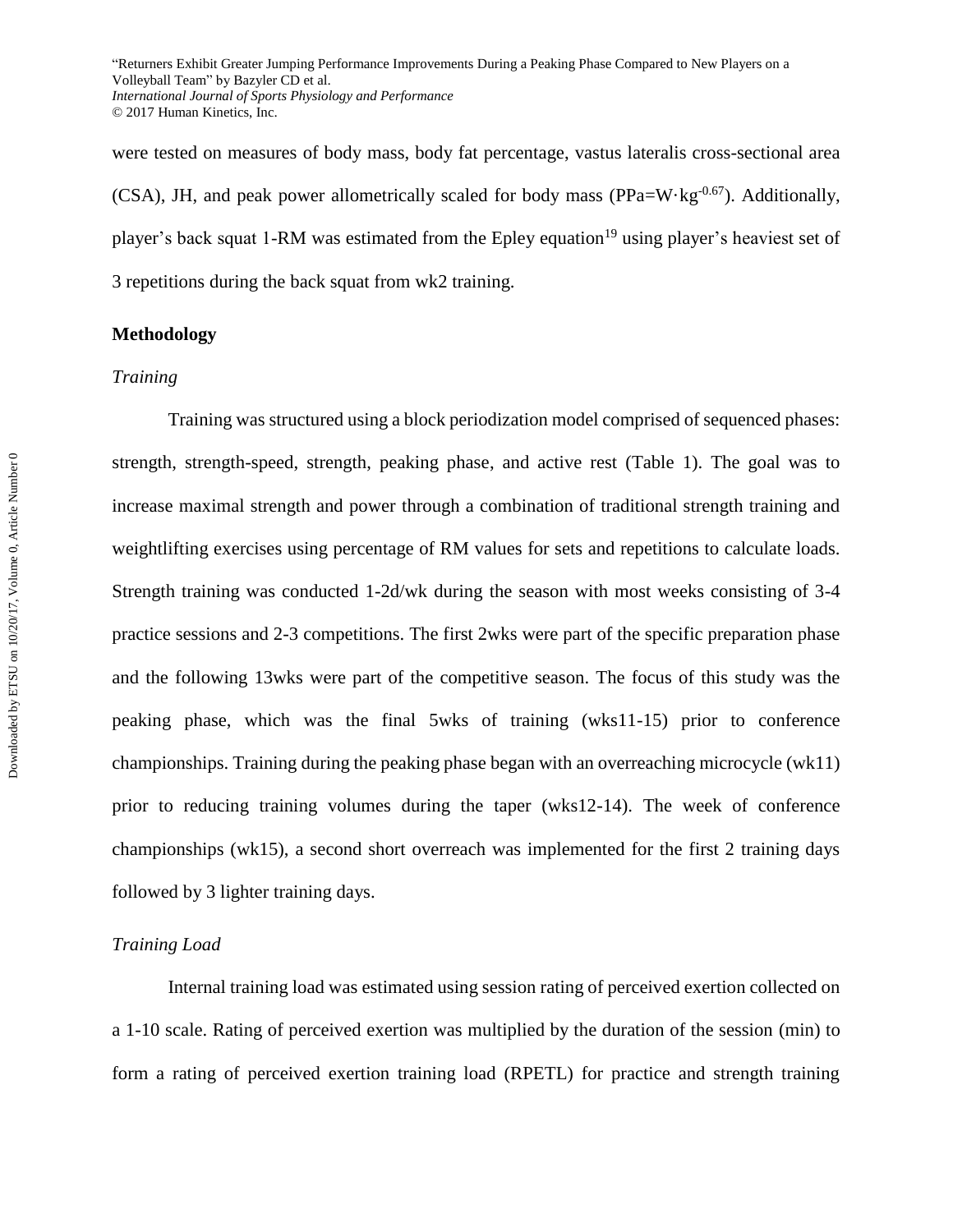sessions.<sup>17</sup> Additionally, player's sets played in each match during the peaking phase were recorded and used for correlational analyses. Strength training volume-load (VL) was recorded weekly for all barbell lifts and was calculated by multiplying the mass of the external load by the number of repetitions.<sup>18</sup>

### *Anthropometrics*

Body mass was measured using a digital scale (Tanita B.F. 350, Tanita Corp. of America, Inc., Arlington Heights, IL), and body fat percentage was estimated from the sum of 7 skinfolds using a skinfold caliper (Lange, Beta Technology Inc., Cambridge, MD).<sup>20</sup> All anthropometrics were measured at the same time of day by the same experienced technician for all testing sessions.

## *Muscle Cross-Sectional Area*

A 7.5 MHz ultrasound probe (LOGIQ P6, General Electric Healthcare, Wauwatosa, WI) was used to measure CSA of the vastus lateralis by the same experienced technician (>500 ultrasound scans with athletes) for all testing sessions. The players laid on their left side with their hips perpendicular to the examination table in the axial plane with a knee angle set at 120<sup>°</sup> as measured by a goniometer. Sampling location for the vastus lateralis was 50% of the femur length measured as the distance between the greater trochanter and the lateral epicondyle of the femur.<sup>21</sup> The location was marked with a permanent marker and the ultrasonography probe was covered with water-soluble transmission gel to aid acoustic coupling and avoid depression of the skin. Vastus lateralis CSA was measured by placing the probe perpendicular to the muscle and moving it in the transverse plane to collect a cross-sectional image using the LOGIQView function of the ultrasound device. Vastus lateralis CSA was measured by tracing the inter-muscular interface in the cross-sectional images using the measurement function of the ultrasound device. Relative CSA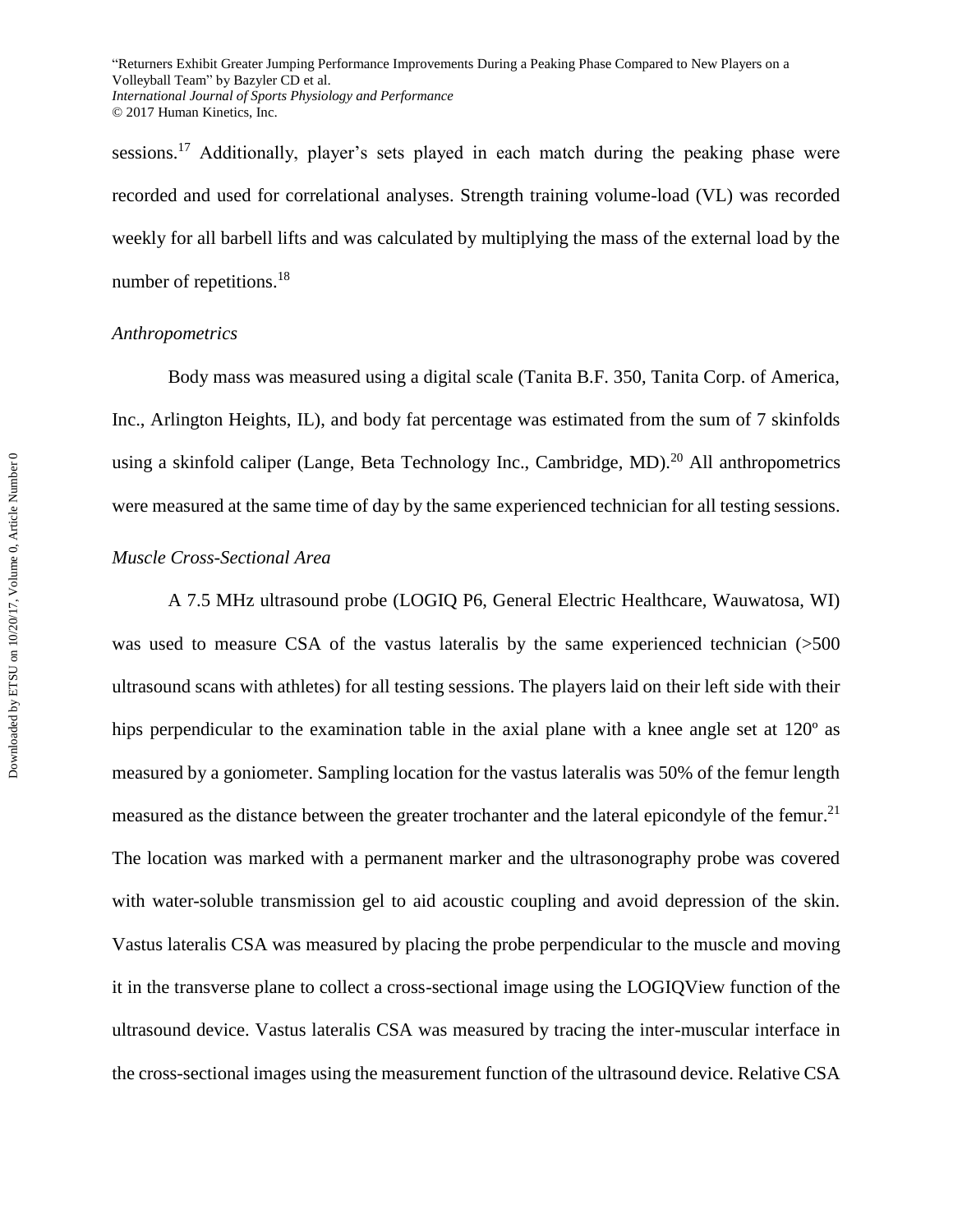was calculated by allometrically scaling for body mass (CSAa). The mean of three images was used for analysis. Repeated measurements yielded an intraclass correlation coefficient (ICC)=0.98, and a coefficient of variation (CV)=2.72% for CSA.

## *Countermovement Jumps*

Following a consistent dynamic warm-up, countermovement jumps were measured using dual force plates affixed side by side with a sampling frequency of 1000Hz (Rice Lake Weighing Systems, Rice Lake, WI). Countermovement jumps were performed while holding a plastic pipe across the shoulders to prevent arm swing. Countermovement jumps were performed during baseline testing and were performed weekly during the peaking phase. For the countermovement jumps, players were instructed to first remain stable in an upright position. Once the force-time trace was stable the tester shouted "3,2,1...jump!" and the athlete performed a maximal countermovement jump with a self-selected depth. All jump trials were recorded and analyzed using a custom program (LabView 2010, National Instruments Co., Austin, TX). Jump height was estimated from flight time as described previously.<sup>22</sup> The force-time trace was converted to an acceleration-time trace, which was then differentiated to obtain a velocity-time trace. Peak power was the maximal value obtained from the product of the velocity-time and force-time trace. The mean of the two best trials within a 2cm difference in JH was used for analysis. Additional trials were performed when the difference between two trials was greater than 2cm. The week that each athlete achieved their peak JH during the peaking phase and the change in JH from  $T_1$  to peak (supercompensation) were determined for further analyses. Repeated measurements yielded an ICC=0.98, 0.95, and a CV=2.20%, 2.31% for JH and PPa, respectively.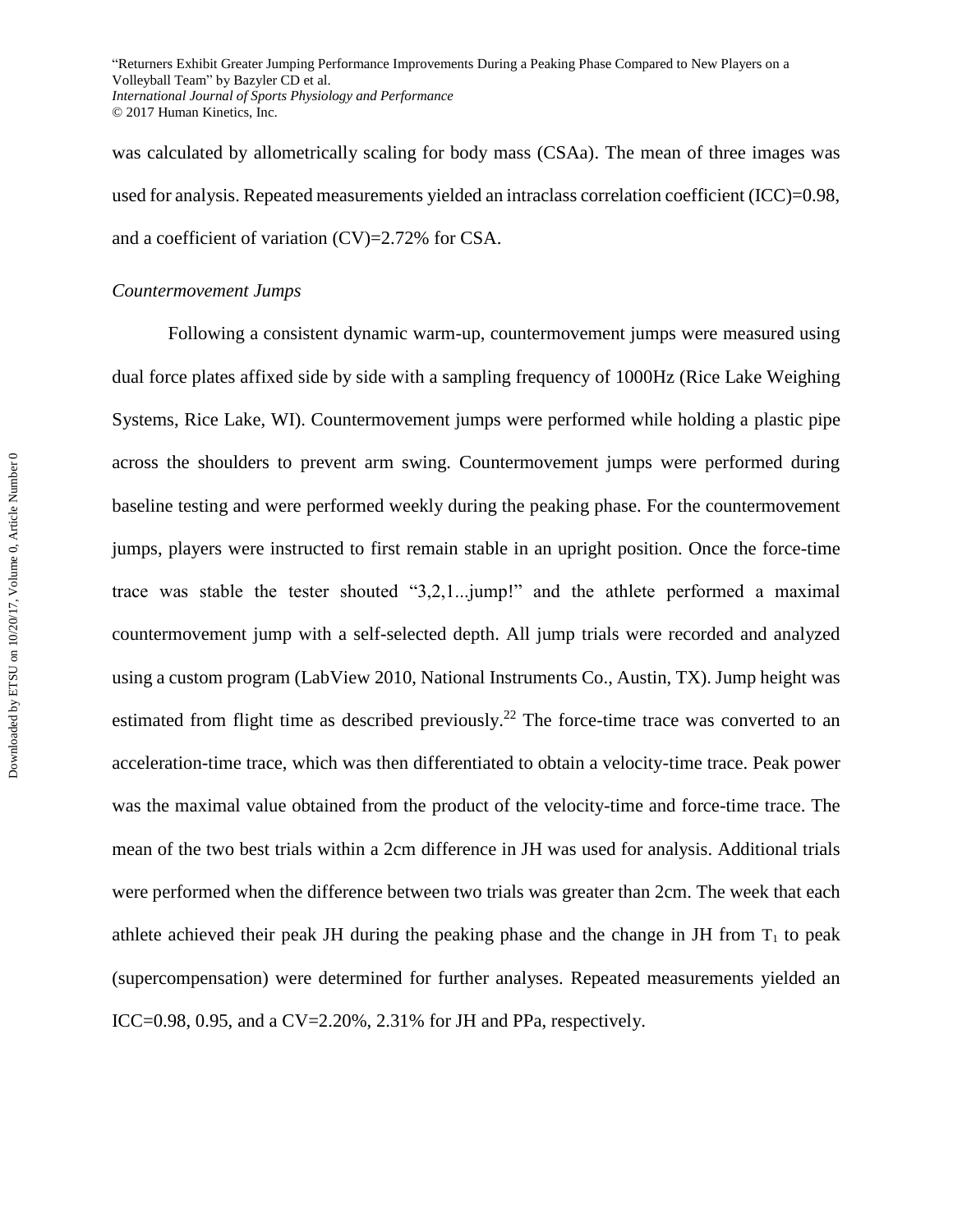## **Statistical Analyses**

After data were scanned for outliers, normality and homogeneity of between-group variance were assessed using a Shapiro-Wilks and Levene's test, respectively. Group baseline data were compared using an independent samples t-test. Peaking phase countermovement jump and training load data were analyzed using a 2x6 (group by time) mixed analysis of variance (ANOVA) to determine within and between group differences in changes. Simple main effects were followed by post-hoc comparisons using a Benjamini-Hochberg adjustment. Magnitude of within-group changes and between-group differences in changes were determined using Glass's Δ with 90% confidence intervals (CI).<sup>23</sup> Effect sizes with CIs were assessed using the following scale: trivial, 0.0-0.2; small 0.2-0.6; moderate 0.6-1.2; large, 1.2-2.0; very large, 2.0-4.0.<sup>24</sup> Pearson productmoment zero order correlations with 90% CIs were calculated to determine the relationship between variables collected at baseline and JH supercompensation during the peaking phase. Correlation coefficients with CIs were based on the following scale: trivial,  $\leq 0.10$ ; small, 0.10– 0.3; moderate, 0.30–0.5; large, 0.50–0.70; very large, 0.70–0.90; and nearly perfect,  $\geq$ 0.90. Tests with p-values ≤0.05 were considered statistically significant, and tests with p-values between 0.051 and 0.10 were deemed nearly statistically significant. Analyses were performed using SPSS software version 23 (IMB Co., New York, NY, USA), and Microsoft Excel 2013 (Microsoft Corporation, Redmond, WA, USA).

## **RESULTS**

## **Baseline**

There was a large to very large, statistically significant difference in age with returners being older than new players ( $p<0.001$ ,  $\Delta=1.89$  [1.50,2.28], respectively). There were trivial to large, near statistically significant differences in favor of the returners over new players for vastus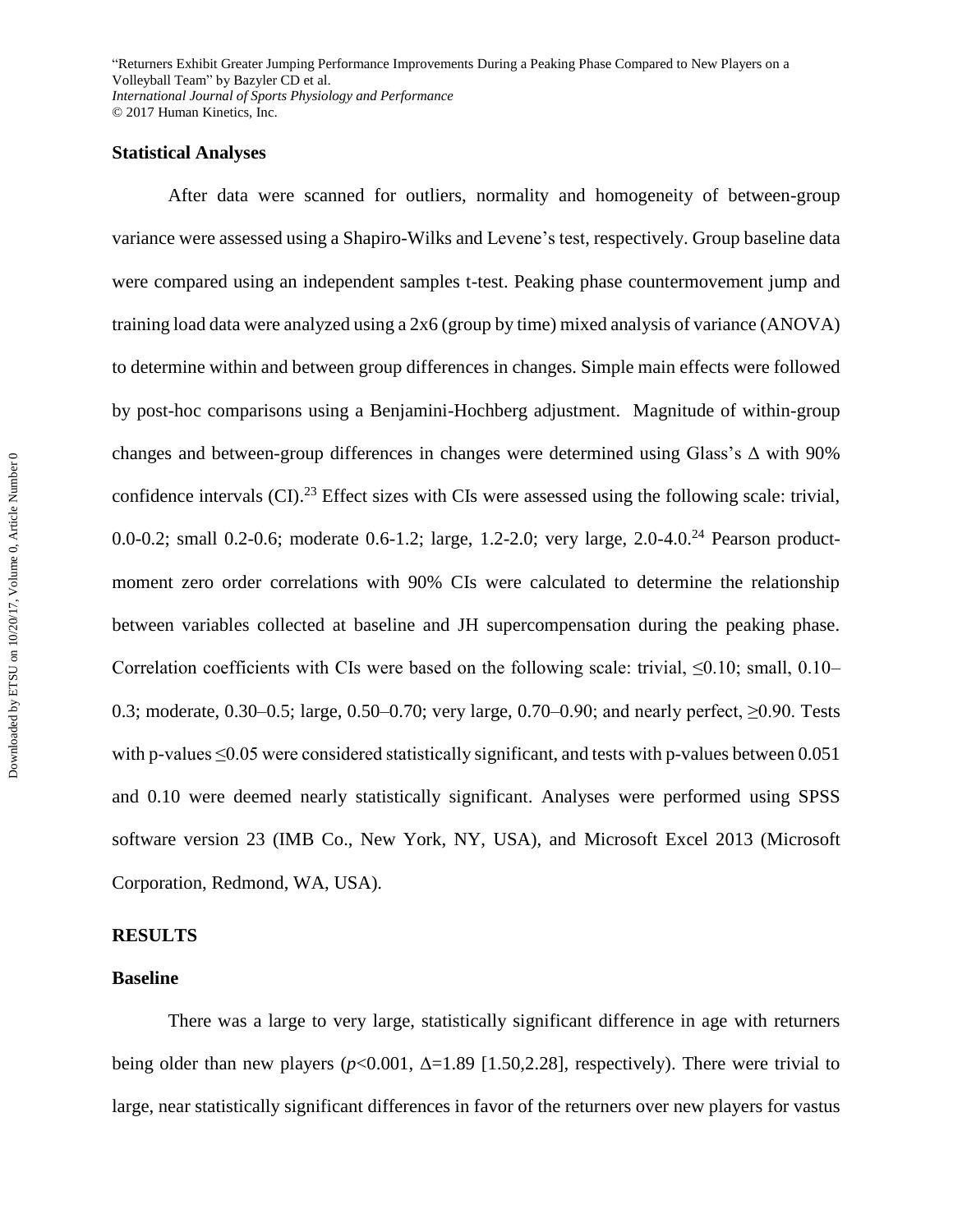lateralis CSAa (1.80±0.22 vs 1.58±0.20cm<sup>2</sup>·kg<sup>-0.67</sup>, p=0.08, Δ=1.04 [0.06,2.02], respectively). There were moderate to very large, statistically significant differences in favor of returners over new players for back squat 1-RM (85.86±15.63 vs 56.05±16.65kg, *p*=0.005, Δ=1.79 [0.87,2.71]) and 1-RMa (5.11±0.86 vs 3.27±1.07kg·kg<sup>-0.67</sup>, p=0.004, Δ=1.71 [0.86,2.56], respectively). There were small to large, statistically significant and trivial to large, near statistically significant differences in favor of returners over new players for JH ( $p=0.03$ ,  $\Delta=1.12$  [0.35,1.89]), and PPa (*p*=0.06, Δ=0.94 [0.14,1.73]), respectively (Figure 1).

# **RPETL and VL**

There were no group by time interactions or group effects for any training load variables. There were statistically significant time effects for practice RPETL  $(F(5,60)=15.83, p<0.001)$ , strength training RPETL (F(5,60)=18.67, *p*<0.001), total RPETL (F(5,60)=17.16, *p*<0.001), and strength training VL  $(F(5,60)=49.72, p<0.001)$ . There were statistically significant increases in total RPETL during the first week of the peaking phase  $(p<0.001, \Delta=5.41$  [4.29,6.54],  $p=0.02$ .  $\Delta$ =1.94 [0.72,3.16]), and statistically significant decreases in total RPETL during the third week of the peaking phase compared to in-season training for returners and new players  $(p<0.001$ Δ=3.32 [2.79,3.86], *p*<0.001, Δ=2.25 [1.60,2.90]), respectively (Table 2). Additionally, there were statistically significant differences in sets played during the peaking phase with returners playing more than new players (36.14±6.52 vs 22.71±12.28sets, *p*=0.03, Δ=1.09 [0.30,1.88], respectively).

## **Peaking Phase**

There were no group by time interactions for JH and PPa during the peaking phase. There were statistically significant time effects  $(F(5,60)=3.45, p=0.01, F(5,60)=3.70, p=0.01)$  and group effects approached statistical significance  $(F(1,12)=4.17, p=0.06, F(1,12)=3.13, p=0.10)$  for JH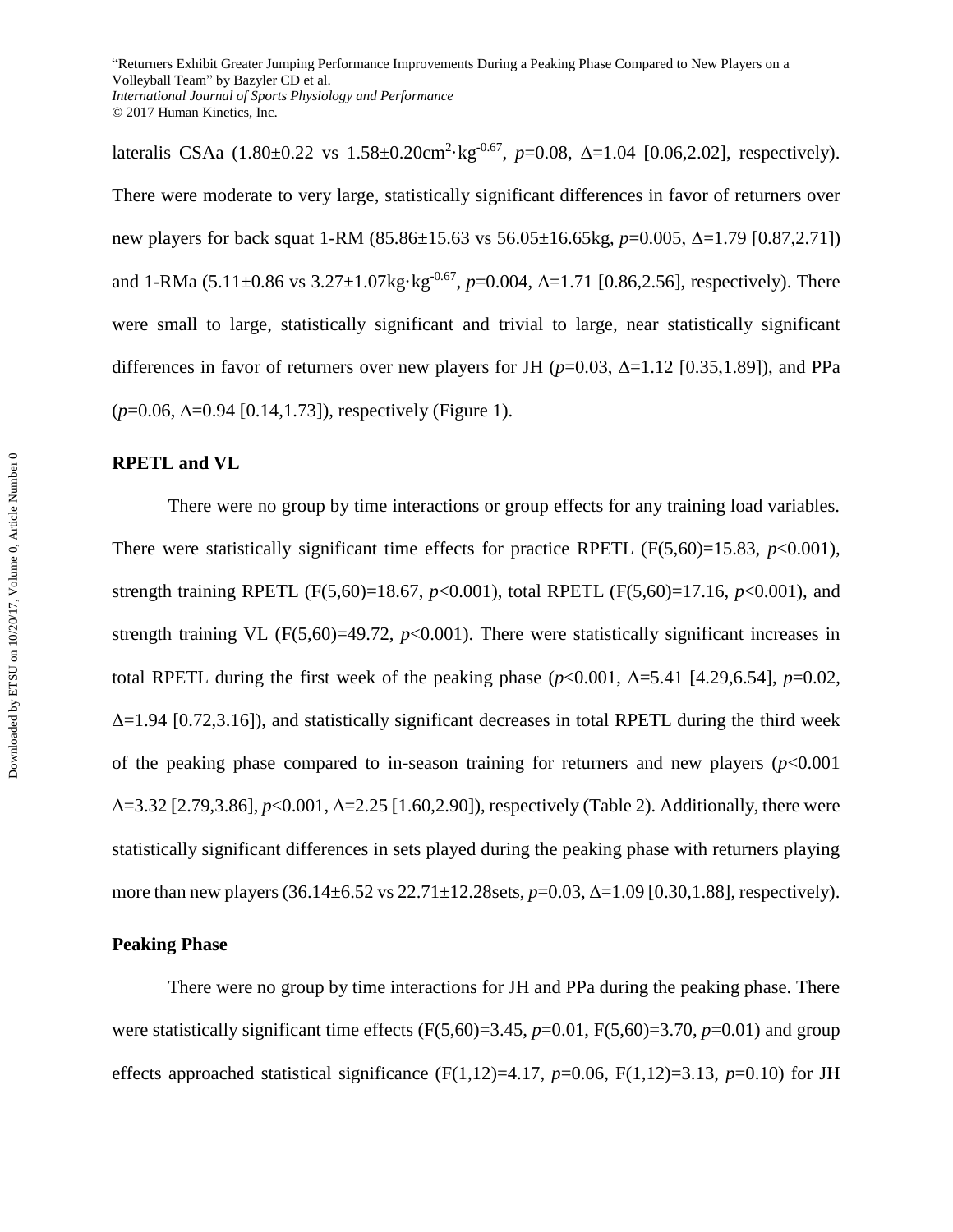and PPa, respectively. Changes in JH for the returners relative to  $T_1$  were trivial to very large at  $T_2$ (*p*=0.07, Δ=1.19 [0.11,2.26]), small to large (*p*=0.03, Δ=0.76 [0.21,1.31]) at T3, moderate to very large (*p*=0.009, Δ=1.82 [0.89,2.76]) at T4, and small to large (*p*=0.03, Δ=1.07 [0.31,1.82]) at T6. Changes in PPa for the returners relative to  $T_1$  were small to large ( $p=0.02$ ,  $\Delta=1.02$  [0.36,1.69]) at T<sub>4</sub>, and moderate to very large ( $p=0.01$ ,  $\Delta=1.34$  [0.60,2.09]) at T<sub>6</sub>. Changes in JH and PPa for the new players relative to  $T_1$  were trivial to small ( $p=0.03$ ,  $\Delta=0.19$  [0.06,0.31]) at  $T_3$ , and trivial to moderate  $(p=0.02, \Delta=0.44$  [0.17,0.72]) at T<sub>4</sub>, respectively (Table 3). Between-group differences in change from  $T_1$  for JH favored the returners over the new players and were trivial to very large at  $T_2$  ( $p=0.10$ ,  $\Delta=1.66$  [0,3.36]), large to very large ( $p=0.002$ ,  $\Delta=2.51$  [1.34,3.68]) at T<sub>3</sub>, and trivial to very large  $(p=0.08, \Delta=1.07$  [0.06,2.07]) at T<sub>4</sub> (Figure 2).

## **Peak and Nadir Performance**

Jump height and PPa supercompensation for the returners were large to very large (*p*<0.001, Δ=2.41 [1.73,3.09]), and large to very large (*p*<0.001, Δ=2.00 [1.44,2.56]), respectively. Jump height and PPa supercompensation for the new players were trivial to small (*p*=0.05, Δ=0.27 [0.05,0.49]), and small to moderate  $(p=0.004, \Delta=0.69$  [0.39,0.98]), respectively. Between-group differences in JH and PPa supercompensation favored the returners over the new players and were moderate to very large (*p*<0.01, Δ=1.74 [0.78,2.70]), and trivial to very large (*p*=0.07, Δ=1.09 [0.11,2.08]), respectively (Figure 3). Irrespective of group, half of the team achieved peak JH at  $T_4$  (7 of 14) and nadir JH at  $T_5$  (6 of 14) (Figure 4).

# **Variables explaining JH performance supercompensation**

Jump height supercompensation exhibited a large to nearly perfect relationship with sets played during the peaking phase  $(r=0.78 \, [0.57, 0.99], p=0.003)$ , and a small to very large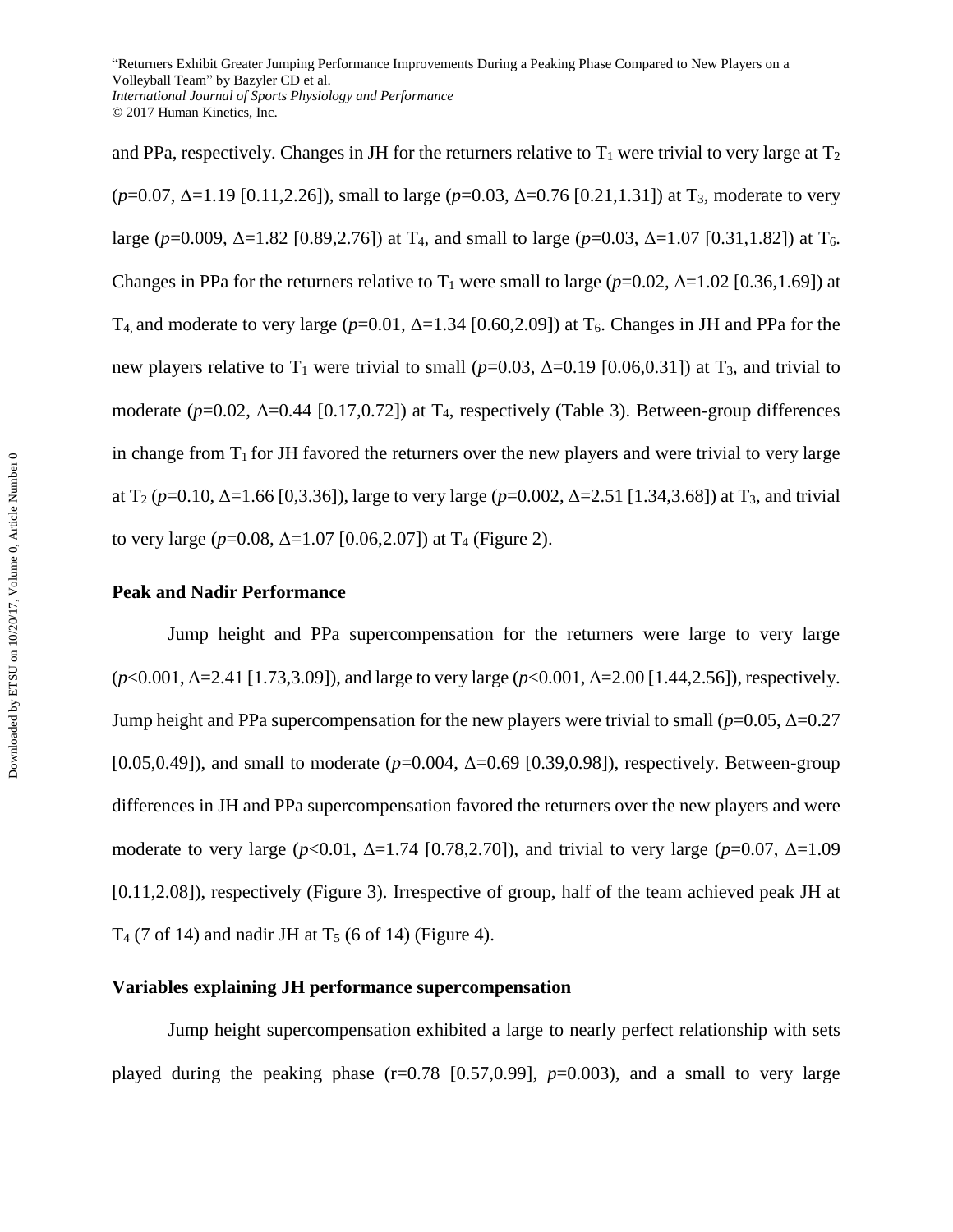relationship with athlete's 1-RMa (r=0.54 [0.19,0.89], p=0.05). There was a trivial to very large non-statistically significant relationship between sets played during the peaking phase and 1-RMa (r=0.44 [0.05,0.83], *p*=0.12). Additionally, 1-RMa exhibited a large to nearly perfect relationship with CSAa (r=0.78 [0.57,0.99], *p*=0.001).

#### **DISCUSSION**

The purpose of this investigation was to determine if performance changes during a peaking phase differed between returners and new players in a female collegiate volleyball team and to determine which variables best explained the variation in performance changes. The primary results of this investigation include: a) large to very large differences in age, trivial to large differences in vastus lateralis CSAa, trivial to very large differences in relative maximal strength and countermovement jump performance in favor of returners over new players at baseline, b) moderate to very large, and trivial to very large differences in JH and PPa supercompensation in favor of returners over new players during the peaking phase, respectively, c) number of sets played during the peaking phase and athlete's baseline back squat 1-RMa were the strongest correlates of JH supercompensation during the peaking phase.

The baseline testing results demonstrate that the returners were older, had greater absolute and relative maximal strength, and countermovement jump performance. These results are in agreement with research demonstrating that maximal strength, JH, and power output are different between starters and non-starters and between different levels of volleyball players.<sup>1,3-5,16</sup> A result unique to this study is the greater relative vastus lateralis CSA observed in the returners compared to the new players at baseline. This may partially explain the superior relative maximal strength and jumping performance results for the returners.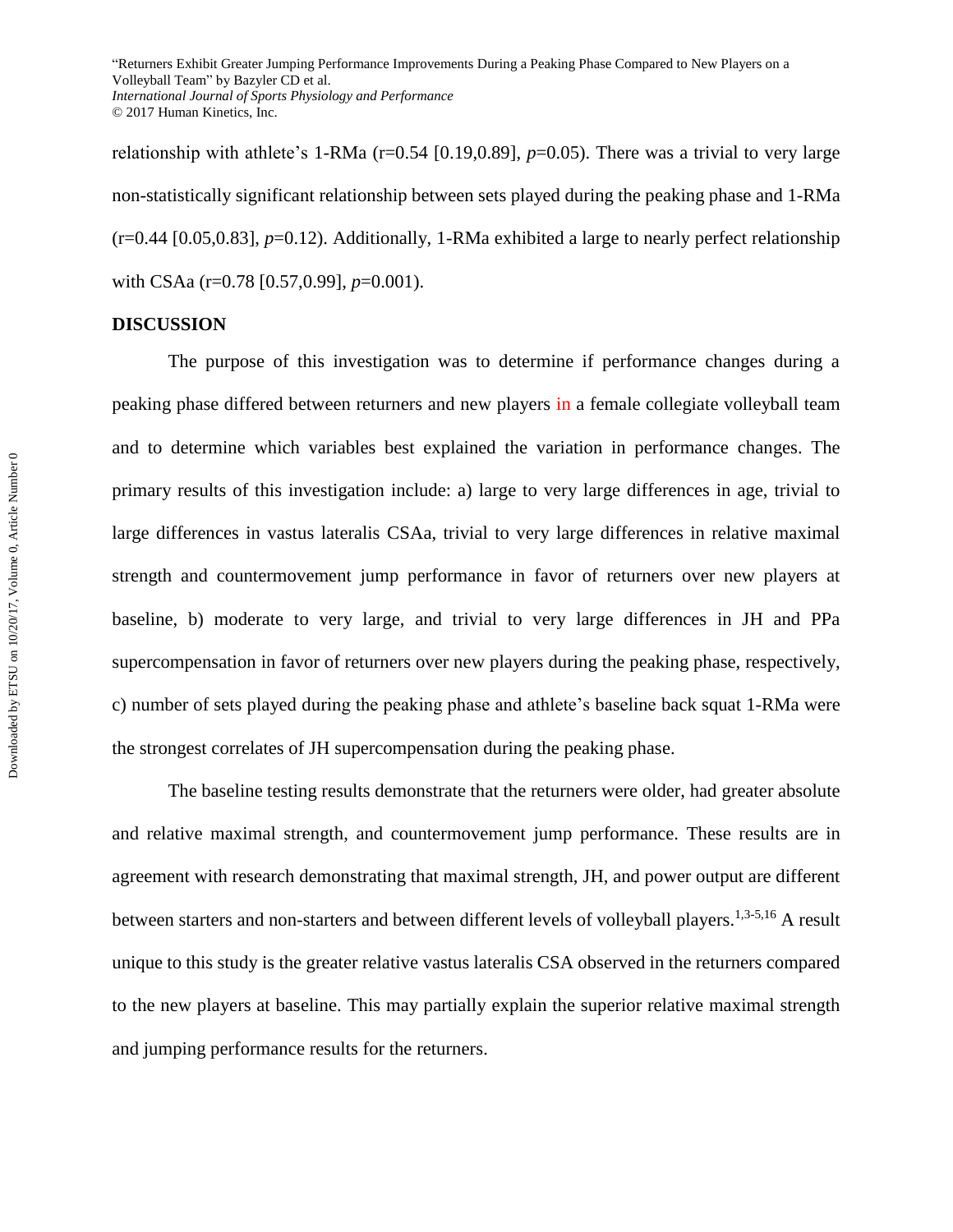In the only other published study examining peaking phase responses in volleyball players, Freitas et al.<sup>8</sup> found significantly greater creatine kinase, RPETL, training monotony, and training strain in half a team of male volleyball players who performed an 11-d overreach compared to the other half of the team who continued with normal training. The authors concluded that countermovement jump performance should not be used to evaluate training adaptations in volleyball players because no significant within-group changes were observed in JH during the overreach or the 14-d taper that followed. In contrast, we found large to very large, and trivial to small increases in JH during the peaking phase for the returners and new players, respectively. The differences between the previous study and the present study, may have been due to differences in how JH was measured (contact mat vs. uniaxial force plates), the caliber of players (national vs. collegiate level), and the training program. Previous research has demonstrated that mechanistic variables (e.g. rate of force development, stretching phase duration, acceleration-propulsion phase shape factor) obtained from the force-time trace may provide a more comprehensive assessment of training adaptations than instantaneous variables (e.g. peak power, peak force) alone. <sup>25</sup> We conclude, given the appropriate instrumentation, countermovement jump performance can be used to monitor training adaptations in volleyball players and that future athlete monitoring research should give greater attention to mechanistic variables.

Despite differences in between group changes, the within group changes relative to  $T_1$ followed a similar pattern in returners and new players. In support of this, peak and nadir JH occurred at similar time points in both groups  $(T_4$  and  $T_5$ , respectively) with half of the team achieving peak JH two weeks after the initial overreach. These findings agree with the metaanalysis results from Bosquet and colleagues,  $26$  who demonstrated that peak endurance performance occurred after 2wks of tapering and diminished after 3wks of tapering. The athlete's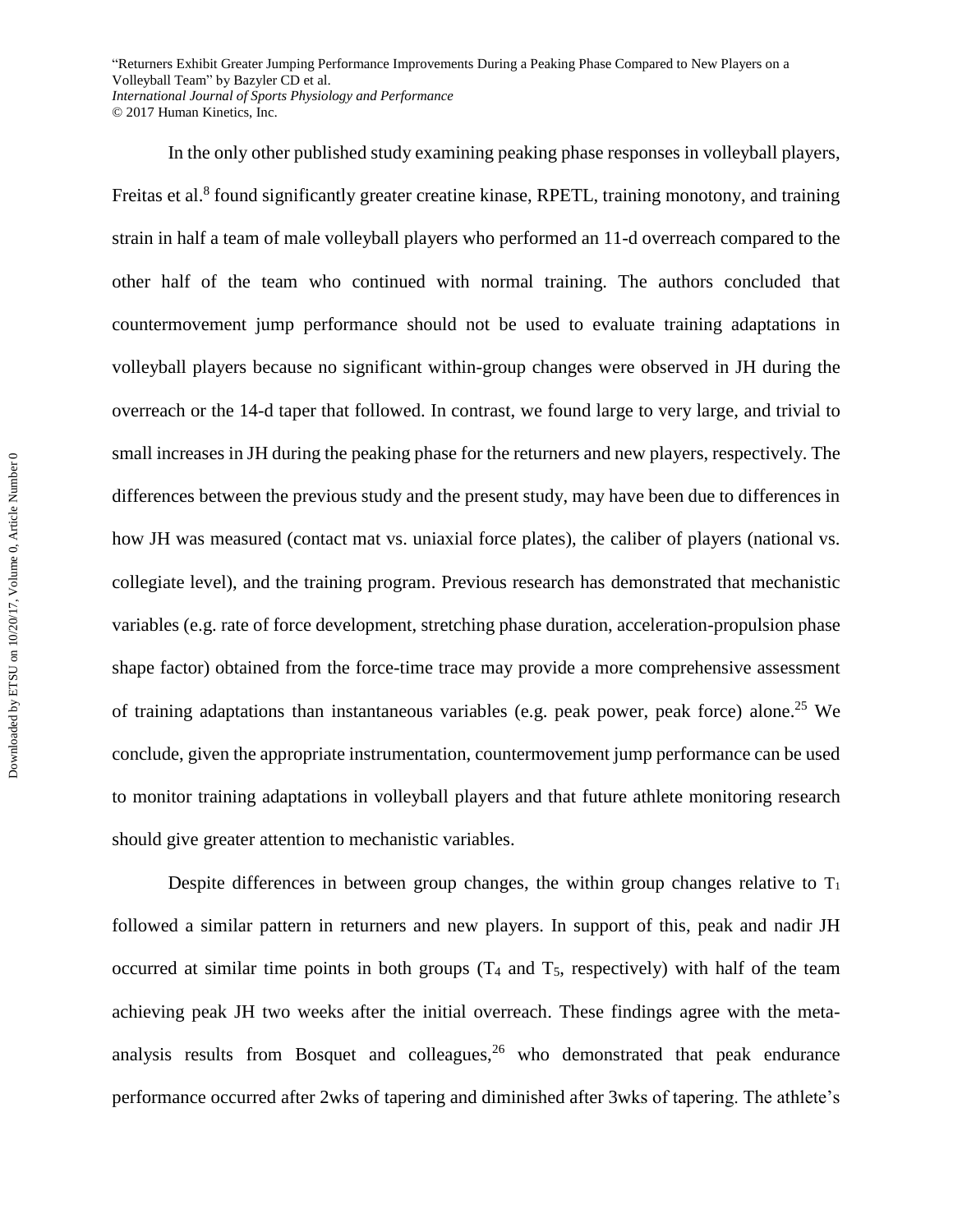competition schedule may also explain the timing of peak and nadir performance. The team played their two worst opponents the week prior to their best jumping performance, and their two best opponents the week prior to their worst jumping performance. Previous research has demonstrated that volleyball matches induce significant increases in blood lactate, and reaction time, and decreases in knee joint position sense resulting in decreased sensorimotor system acuity.<sup>27,28</sup> It is possible that the rest period between matches and weekly jump testing sessions was insufficient to completely dissipate fatigue effects of play. Additional confounding variables explaining the timing of peak and nadir performance may include psychological readiness, nutritional status, and other external stressors (e.g. school, relationships, job).

Both returners and new players perceived total training load to be more difficult during the initial overreach and lighter during the second week of the taper compared to in-season training. Despite these similarities, the weekly countermovement jump data demonstrate that the returners consistently achieved greater JH improvements compared to the new players. These findings beg the question, which variables best explain the variation in JH supercompensation response? Considering the correlational results, a possible explanation is that players who played more sets during the peaking phase and had greater relative maximal strength possessed greater fatigue resistance, which enhanced their recovery-adaptation during the peaking phase. In support of this, previous research has demonstrated that stronger individuals have greater fatigue resistance at a given absolute workload as an adaptation to repetitive high load training.<sup>29</sup> Another important consideration is that returners in this investigation were accustomed to periodized training from previous seasons with the team, whereas new players were introduced to periodized training at the beginning of the pre-season. Considering the acute inflammatory response is related to the novelty of the training stimulus and is attenuated following successive bouts of similar training,  $30$  it is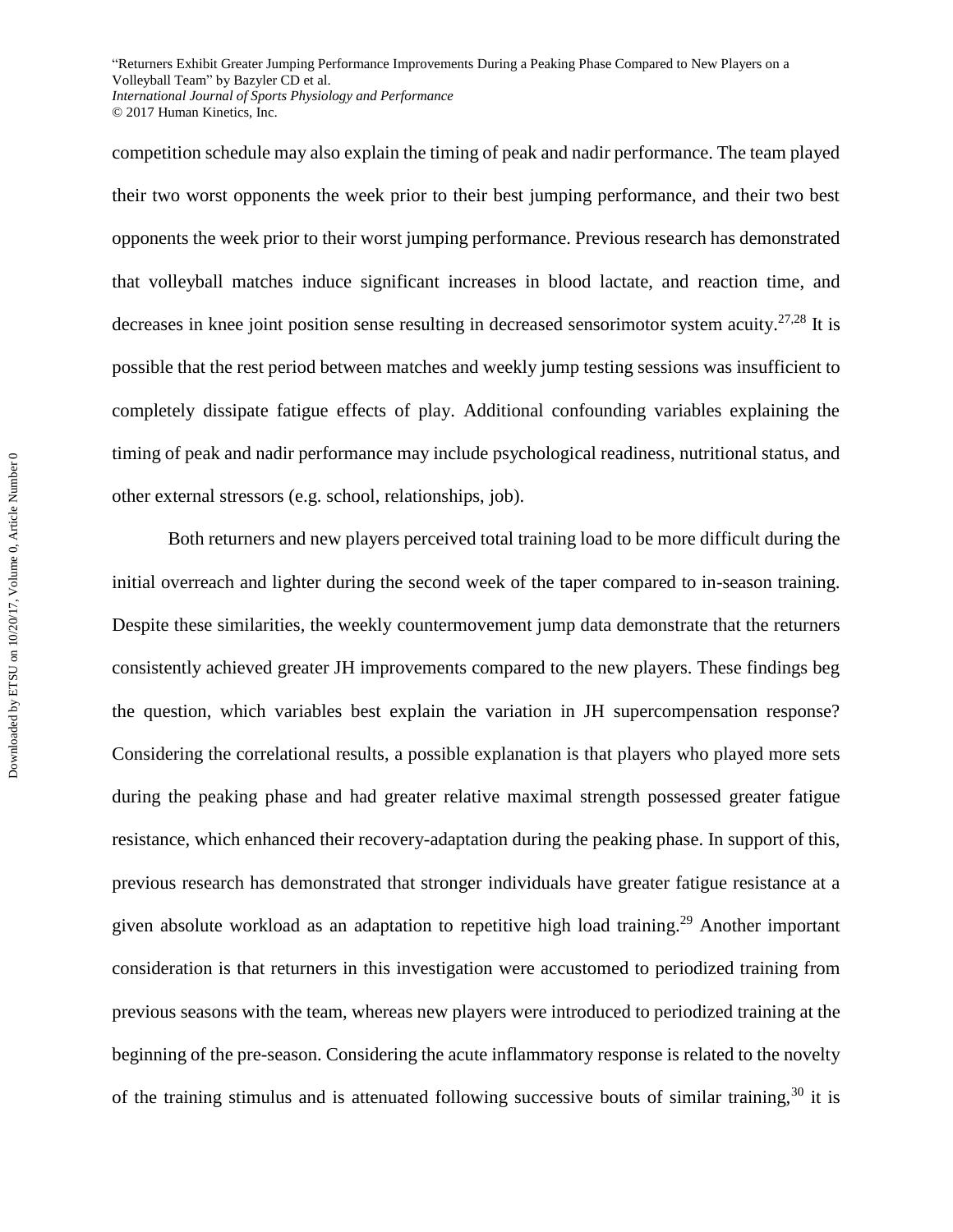possible the returners were better able to tolerate training during the peaking phase due to a repeated bout effect.

## **PRACTICAL APPLICATIONS**

These results suggest that training prescription during the peaking phase should differ between players based on their relative maximal strength, time spent competing, and training experience. Thus, volleyball and strength coaches should consider these factors when prescribing training during a peaking phase to ensure their players are prepared for important competitions. Additionally, countermovement jumps performed on a force platform can be used to monitor training adaptations in volleyball players and inform training prescription during a peaking phase.

A few limitations of this study, albeit difficult in practice, were the lack of a control group and small sample size. Future research should develop a model to determine the unique contribution of predictor variables (e.g. relative maximum strength, training load, fatigue resistance) to performance supercompensation during a peaking phase in volleyball players.

#### **CONCLUSIONS**

In summary, these findings demonstrate that differences in muscle morphology, relative maximal strength, and countermovement jump performance exist between returners and new players on a female collegiate volleyball team. Returners achieved greater countermovement jump performance supercompensation during the peaking phase compared to new players. This appeared to be related to the returners' greater number of sets played during the peaking phase and relative maximal strength. These findings suggest that returners possessed greater fatigue resistance, which resulted in greater jumping performance improvements compared to new players during the peaking phase.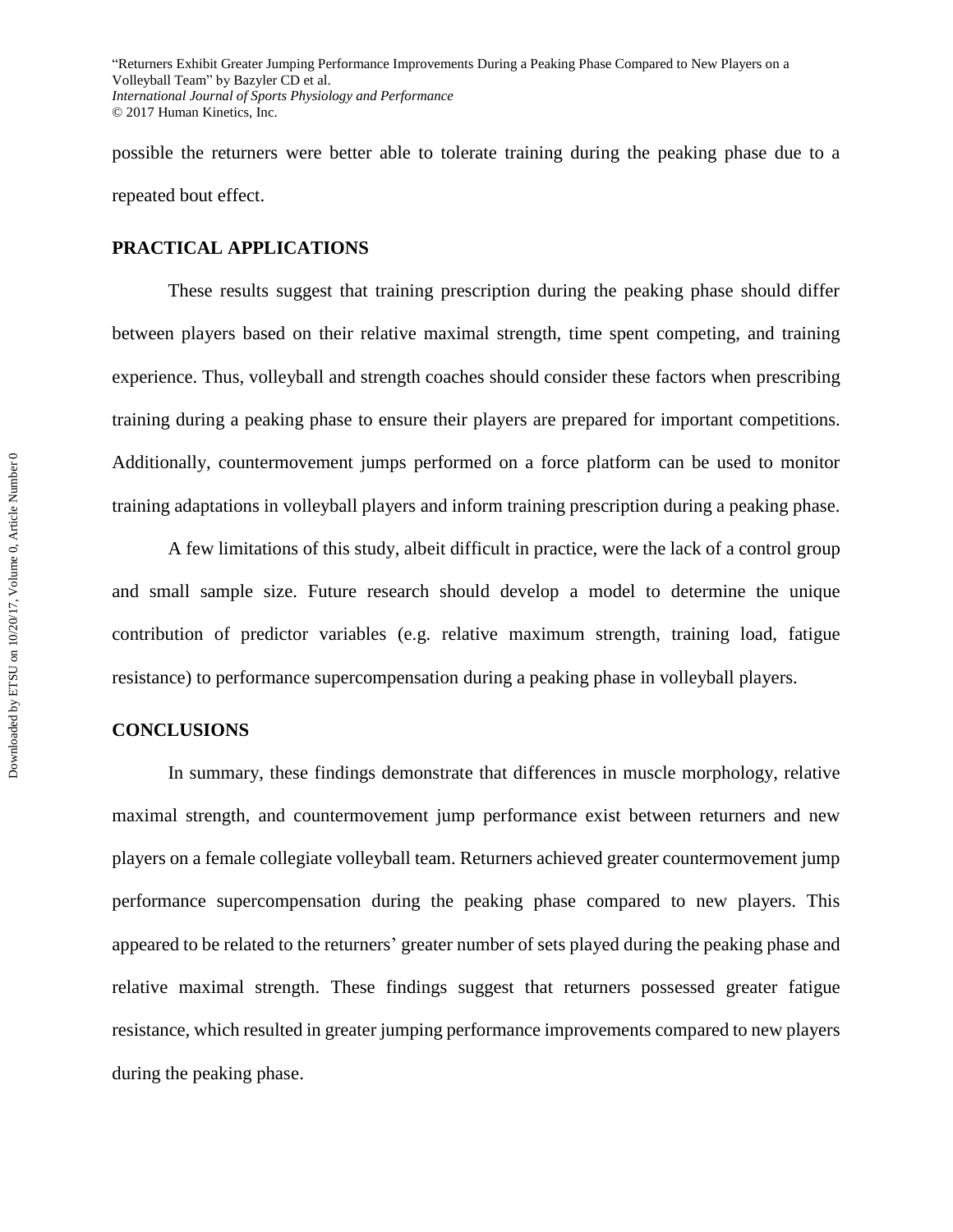# **ACKNOWLEDGMENTS**

The authors wish to confirm that there is no conflict of interest associated with this publication and that there has been no financial support for this work that could have influenced its outcome. The authors would like to thank the graduate students who assisted in the implementation of the training program and data collection. The authors would also like to thank the coaches and players for their participation in the study.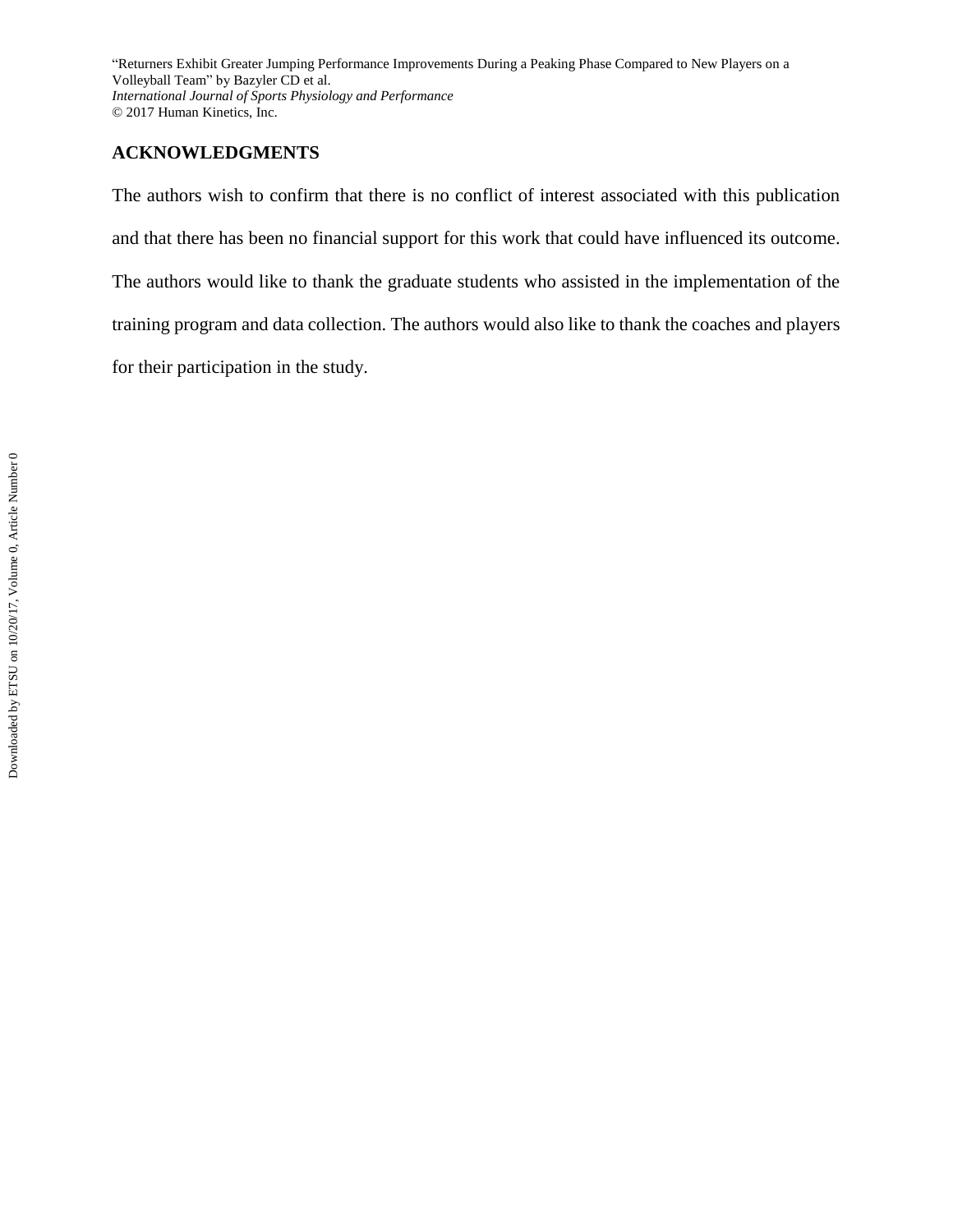# **REFERENCES**

- 1. Gabbett T, Georgieff B. Physiological and anthropometric characteristics of Australian junior national, state, and novice volleyball players. *J Strength Cond Res.*  2007;21(3):902-908.
- 2. Stamm R, Stamm M, Thomson K. Role of adolescent female volleyball players' psychophysiological properties and body build in performance of different elements of the game. *Percept Mot Skills.* 2005;101(1):108-120.
- 3. Pion JA, Fransen J, Deprez DN, et al. Stature and jumping height are required in female volleyball, but motor coordination is a key factor for future elite success. *J Strength Cond Res.* 2015;29(6):1480-1485.
- 4. Fleck SJ, Case S, Puhl J, Van Handle P. Physical and physiological characteristics of elite women volleyball players. *Can J Appl Sport Sci.* 1985;10(3):122-126.
- 5. Smith DJ, Roberts D, Watson B. Physical, physiological and performance differences between Canadian national team and universiade volleyball players. *J Sports Sci.*  1992;10(2):131-138.
- 6. Fry AC, Kraemer WJ, Weseman CA, et al. The effects of an off-season strength and conditioning program on starters and non-starters in women's intercollegiate volleyball. *J Strength Cond Res.* 1991;5(4):174-181.
- 7. Claudino JG, Cronin JB, Mezencio B, et al. Auto-regulating jump performance to induce functional overreaching. *J Strength Cond Res.* 2016;30(8):2242-2249.
- 8. Freitas VH, Nakamura FY, Miloski B, Samulski D, Bara-Filho MG. Sensitivity of physiological and psychological markers to training load intensification in volleyball players. *J Sports Sci Med.* 2014;13(3):571-579.
- 9. Coutts A, Reaburn P, Piva TJ, Murphy A. Changes in selected biochemical, muscular strength, power, and endurance measures during deliberate overreaching and tapering in rugby league players. *Int J Sports Med.* 2007;28(2):116-124.
- 10. Pyne D, Mujika I, Reilly T. Peaking for optimal performance: research limitations and future directions. *J Sports Sci.* 2009;27(3):195-202.
- 11. Mujika I. Challenges of team-sport research. *Int J Sports Physiol Perform.*  2007;2(3):221-222.
- 12. Gibson NE, Boyd AJ, Murray AM. Countermovement jump is not affected during final competition preparation periods in elite rugby sevens players. *J Strength Cond Res.*  2016;30(3):777-783.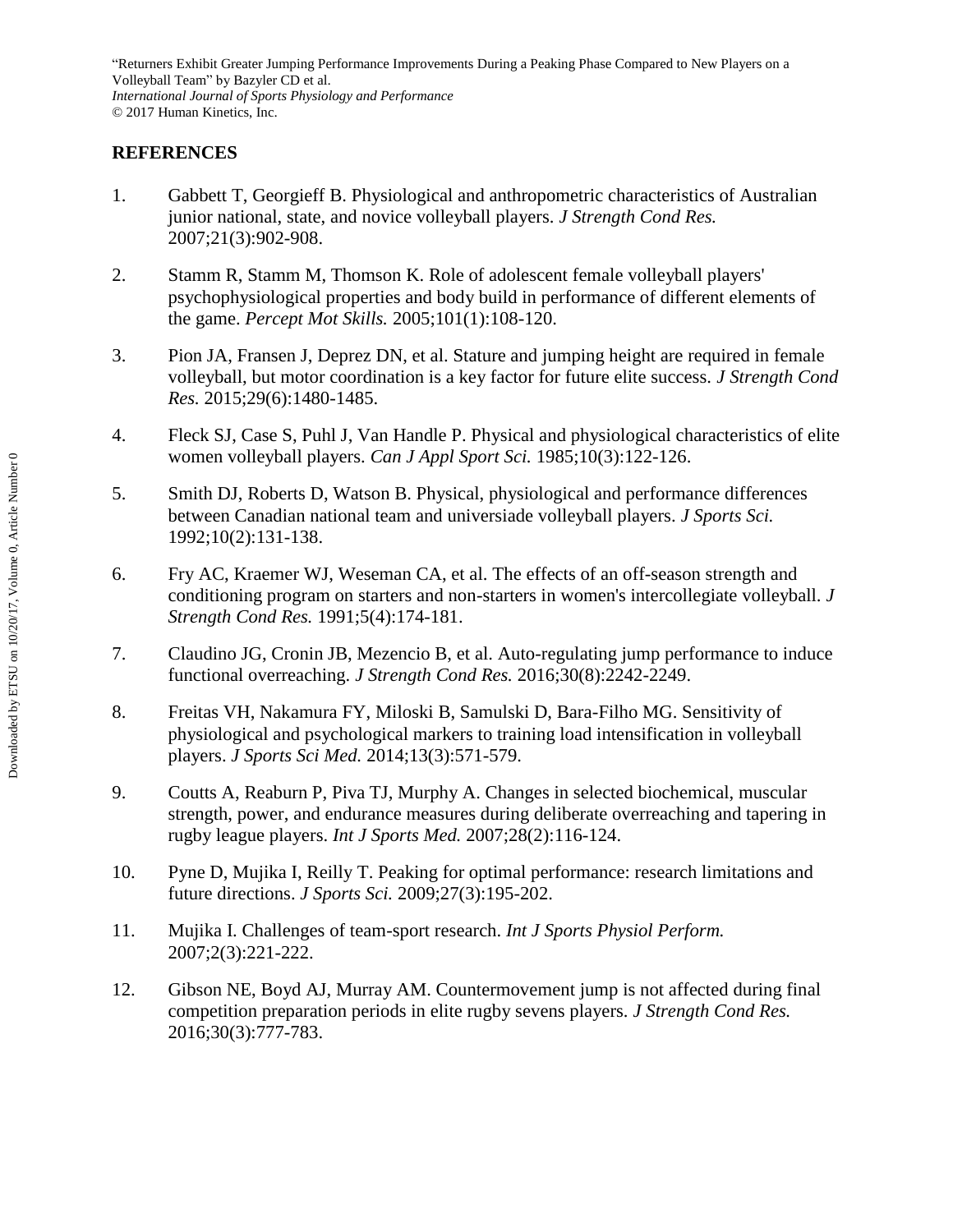- 13. de Lacey J, Brughelli M, McGuigan M, Hansen K, Samozino P, Morin JB. The effects of tapering on power-force-velocity profiling and jump performance in professional rugby league players. *J Strength Cond Res.* 2014;28(12):3567-3570.
- 14. Papacosta E, Gleeson M, Nassis GP. Salivary hormones, IgA, and performance during intense training and tapering in judo athletes. *J Strength Cond Res.* 2013;27(9):2569- 2580.
- 15. Forthomme B, Croisier JL, Ciccarone G, Crielaard JM, Cloes M. Factors correlated with volleyball spike velocity. *Am J Sports Med.* 2005;33(10):1513-1519.
- 16. Sheppard JM, Cronin JB, Gabbett TJ, McGuigan MR, Etxebarria N, Newton RU. Relative importance of strength, power, and anthropometric measures to jump performance of elite volleyball players. *J Strength Cond Res.* 2008;22(3):758-765.
- 17. Foster C, Florhaug JA, Franklin J, et al. A new approach to monitoring exercise training. *J Strength Cond Res.* 2001;15(1):109-115.
- 18. Haff G. Quantifying workloads in resistance training: a brief review. *Strength Cond J.*  2010;10:31-40.
- 19. Epley B. Poundage chart. *Boyd Epley Workout:*. Lincoln, NE: Body Enterprises; 1985:86.
- 20. Ball SD, Altena TS, Swan PD. Comparison of anthropometry to DXA: a new prediction equation for men. *Eur J Clin Nutr.* 2004;58(11):1525-1531.
- 21. Howe TE, Oldham JA. The reliability of measuring quadriceps cross-sectional area with compound B ultrasound scanning. *Physiother Res Int.* 1996;1(2):112-126.
- 22. Linthorne NP. Analysis of standing vertical jumps using a force platform. *Am J Phys.*  2001;69(11):1198-1204.
- 23. Lakens D. Calculating and reporting effect sizes to facilitate cumulative science: a practical primer for t-tests and ANOVAs. *Front Psychol.* 2013;4:863.
- 24. Hopkins WG, Marshall SW, Batterham AM, Hanin J. Progressive statistics for studies in sports medicine and exercise science. *Med Sci Sports Exerc.* 2009;41(1):3-13.
- 25. Cormie P, McBride JM, McCaulley GO. Power-time, force-time, and velocity-time curve analysis of the countermovement jump: impact of training. *J Strength Cond Res.*  2009;23(1):177-186.
- 26. Bosquet L, Montpetit J, Arvisais D, Mujika I. Effects of tapering on performance: a metaanalysis. *Med Sci Sports Exerc.* 2007;39(8):1358-1365.
- 27. Ribeiro F, Santos F, Gonçalves P, Oliveira J. Effects of volleyball match-induced fatigue on knee joint position sense. *Eur J Sport Sci.* 2008;8(6):397-402.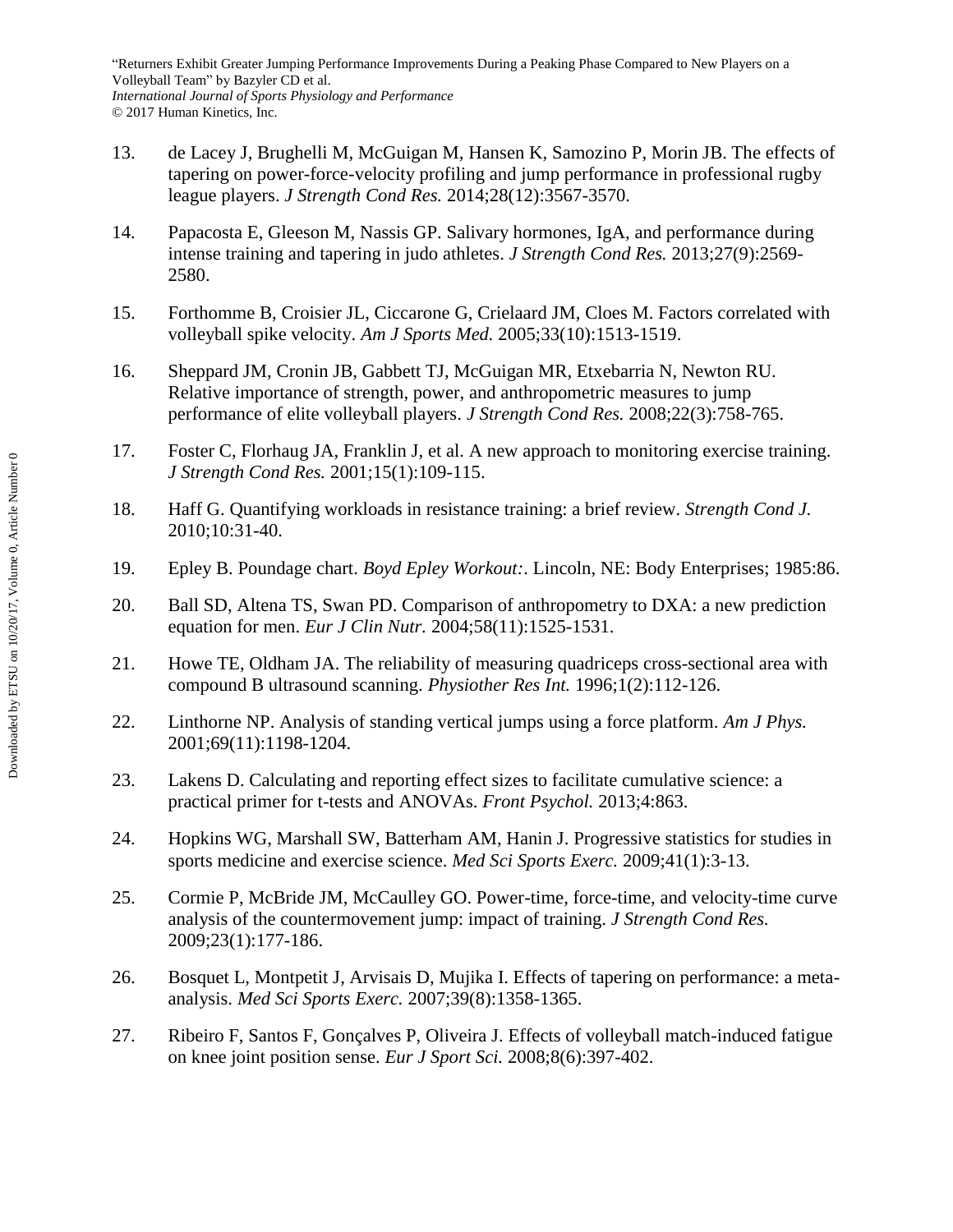- 28. Mroczek D, Kawczyński A, Chmura J. Changes of reaction time and blood lactate concentration of elite volleyball players during a game. *J Hum Kinet.* 2011;28:73-78.
- 29. Suchomel TJ, Nimphius S, Stone MH. The importance of muscular strength in athletic performance. *Sports Med.* 2016;46(10):1419-1449.
- 30. Nosaka K, Clarkson PM. Muscle damage following repeated bouts of high force eccentric exercise. *Med Sci Sports Exerc.* 1995;27(9):1263-1269.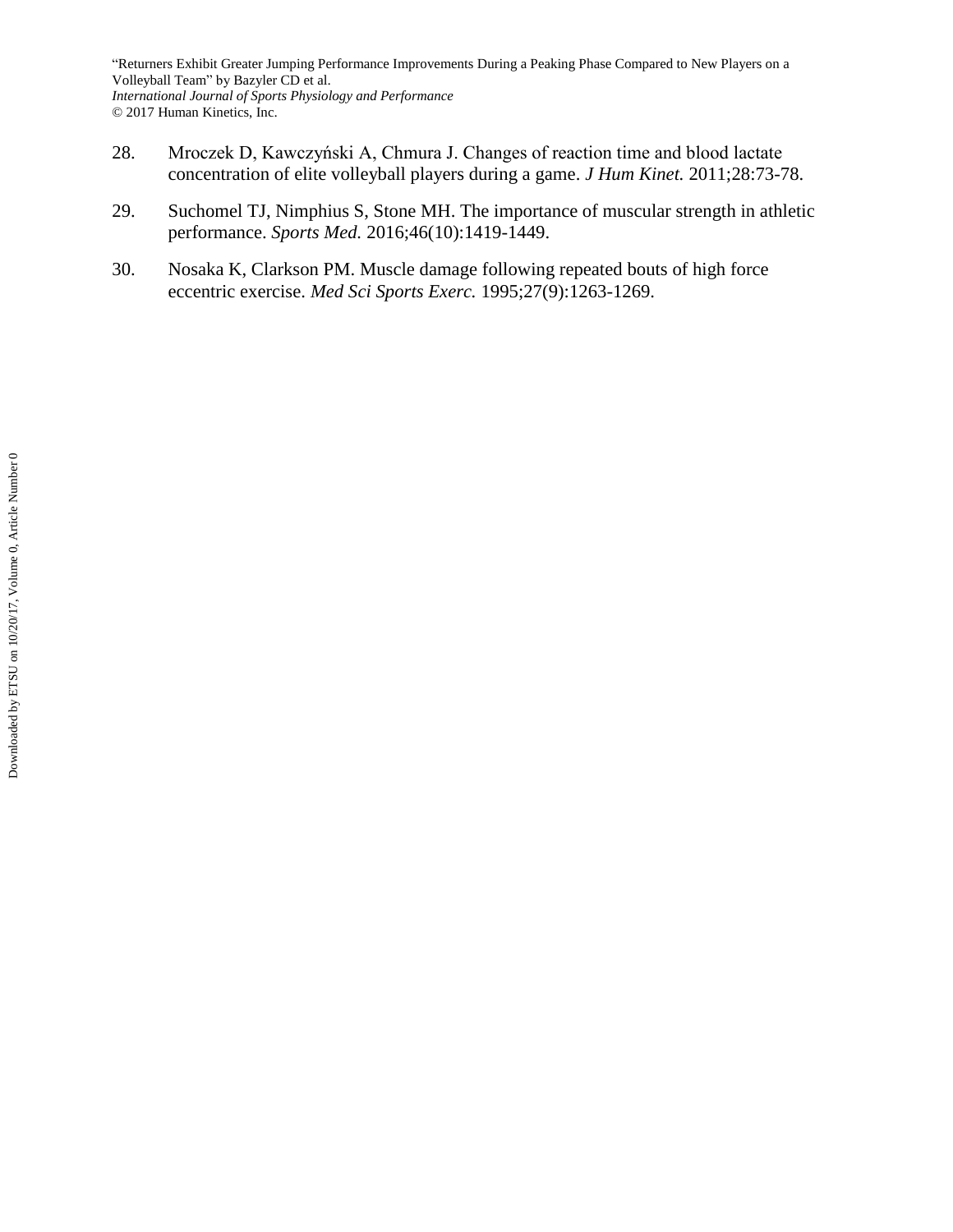

**Figure 1: Differences between groups at T<sup>0</sup> in descriptive and performance characteristics.**  BF%- body fat percentage, CSAa-cross-sectional area, CSAa-relative cross-sectional area, 1-RMestimated back squat 1-repetition maximum, 1-RMa-estimated relative back squat 1-repetition maximum, JH-jump height, PPa-relative peak power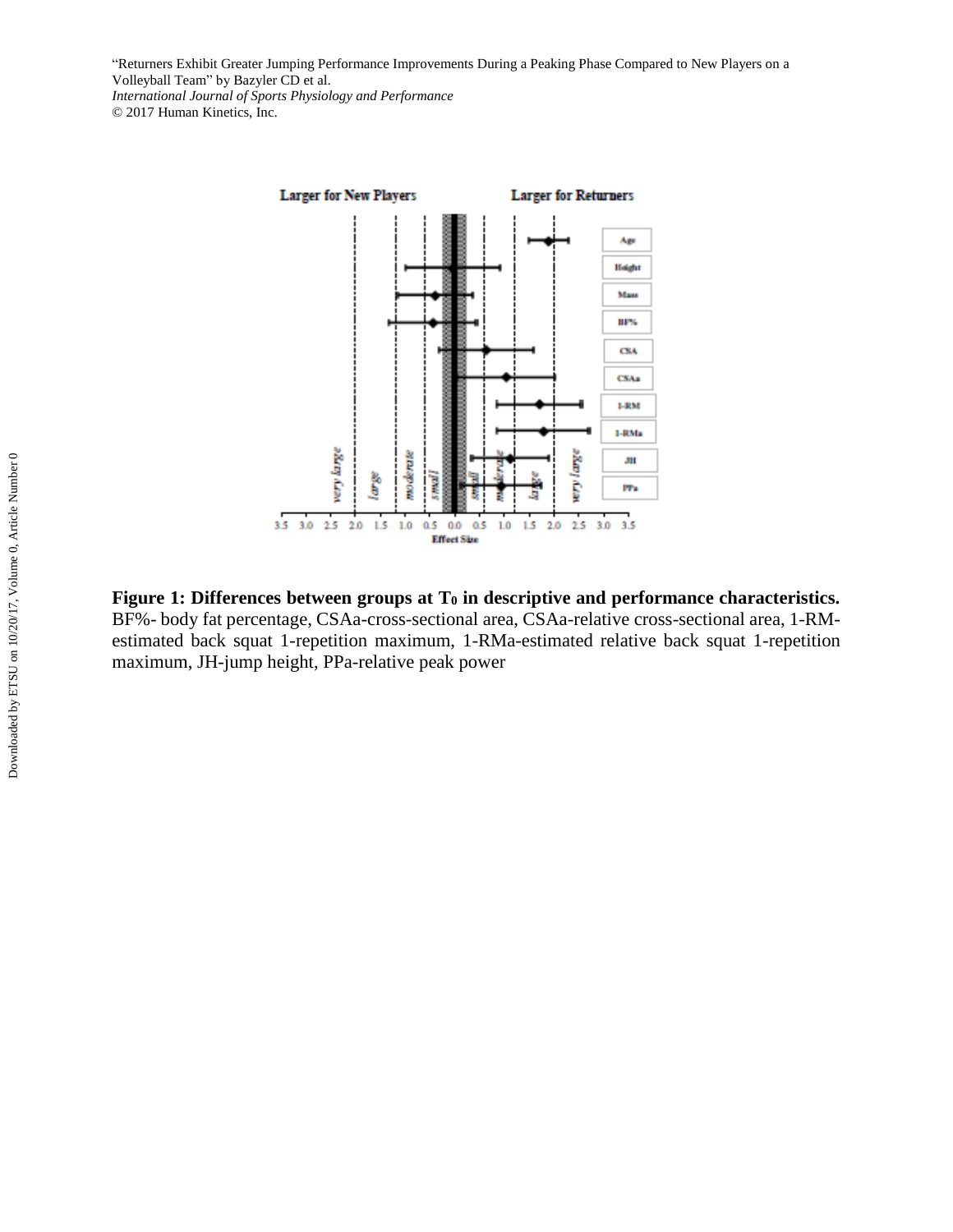

**Figure 2: Within-group changes and differences in between-group changes in JH relative to T<sub>1</sub>.** Changes are reported as ( $\Delta \pm 90\%$ CI). White color marker indicates no between-group difference in change from T<sub>1</sub>; grey color marker indicates trivial to very large; black indicates large to very large. JH-jump height.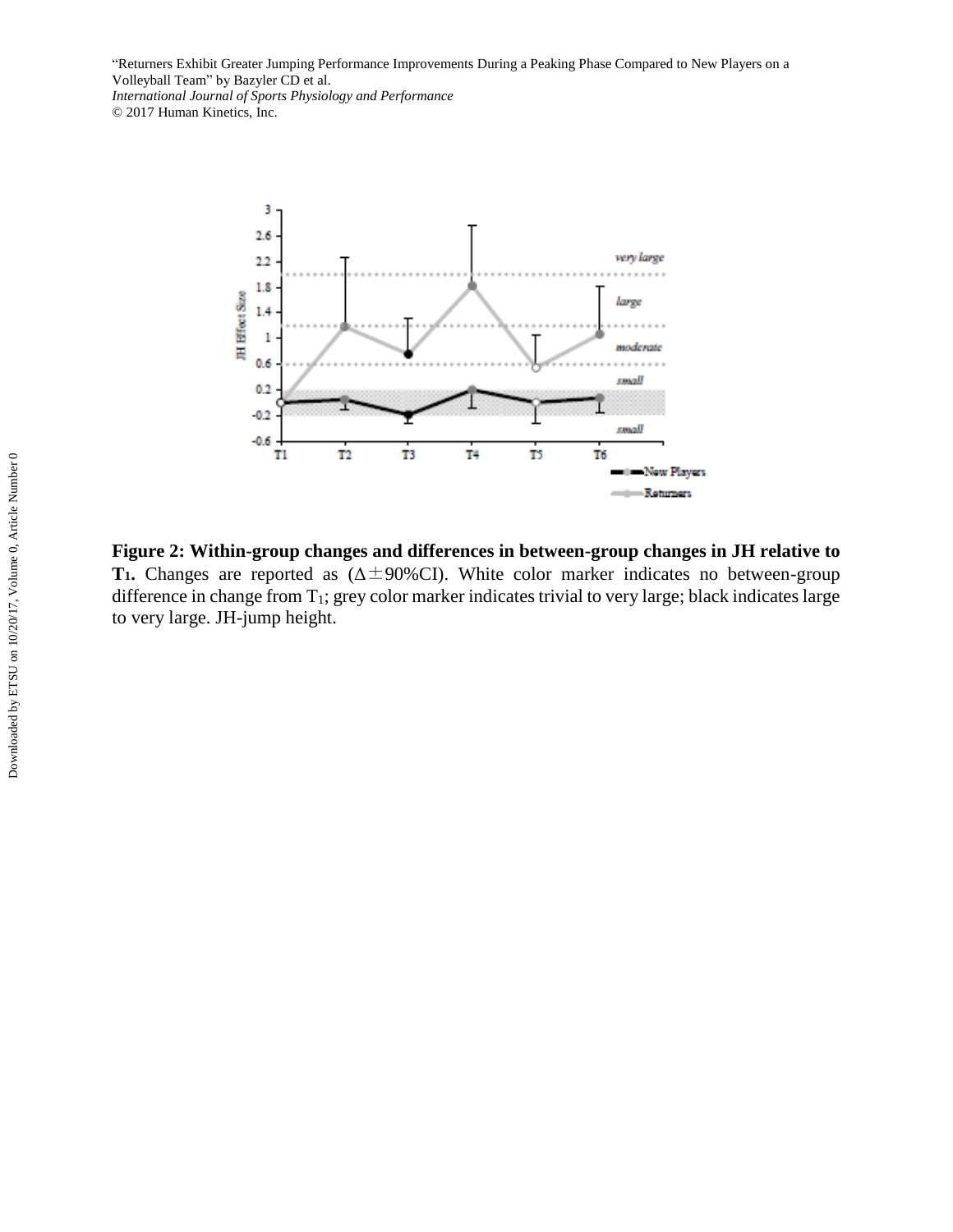

**Figure 3: Group JH and PPa supercompensation during the peaking phase.** Within group change relative to T<sub>1</sub>: \**p*≤0.05, \*\**p*≤0.001. Difference in between-group changes relative to T<sub>1</sub>: #*p*≤0.10, ##*p*≤0.05. Gray dashed lines are individual changes and black lines are group mean changes. JH-jump height, PPa-relative peak power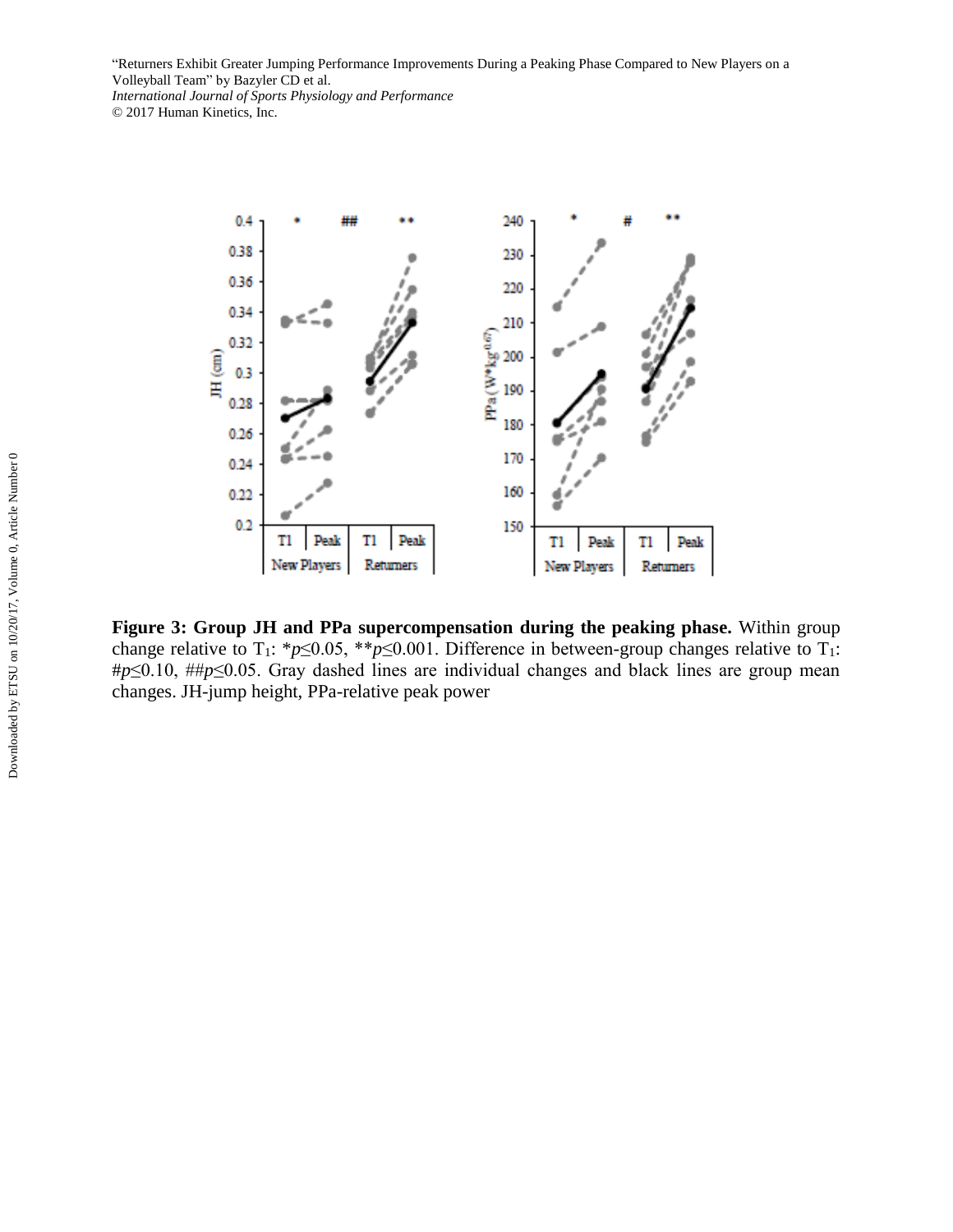

**Figure 4: Occurrence of individual JH peak and nadir week during the peaking phase.** JHjump height.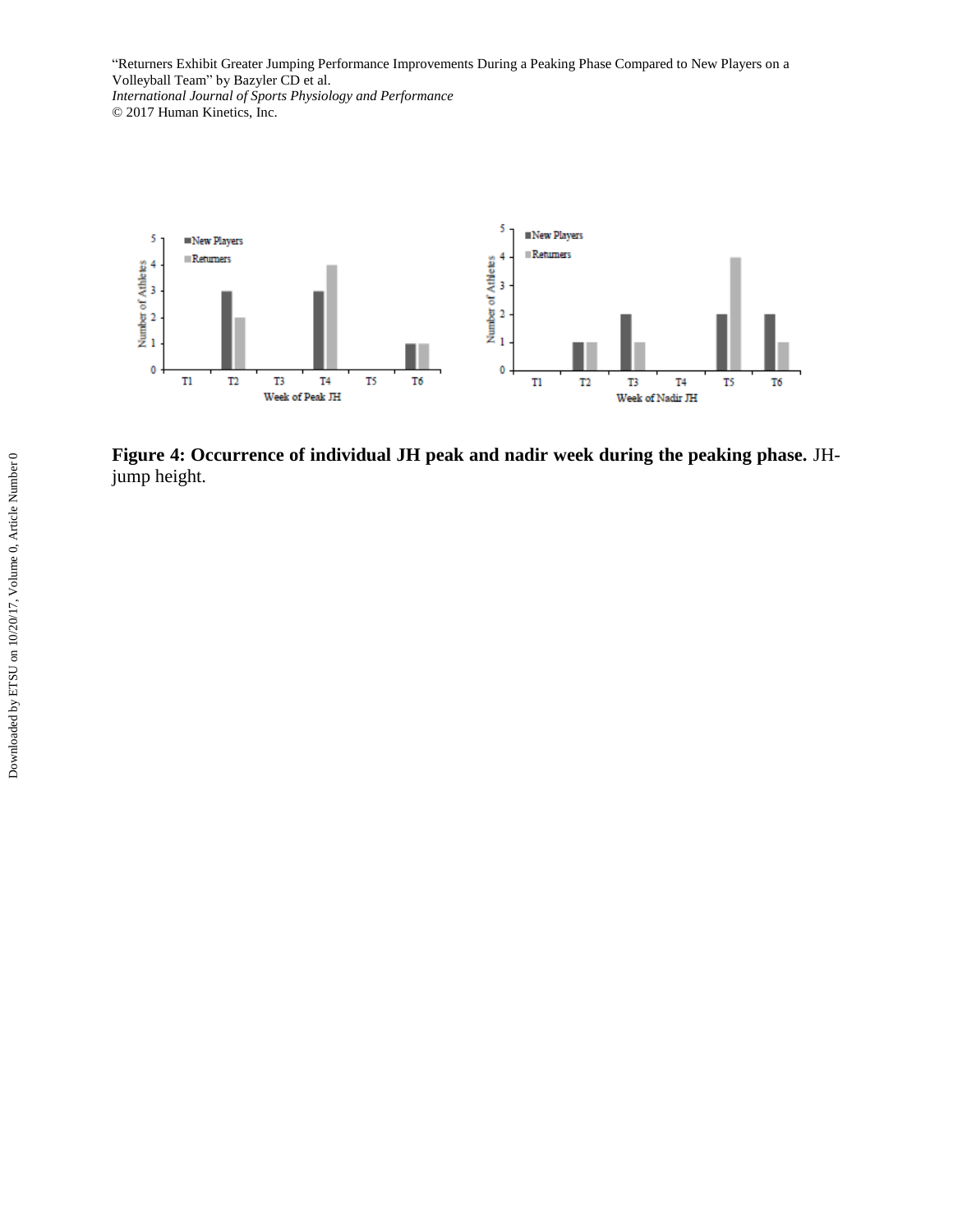# **Table 1:** Strength training program

| Week              | Testing        | Phase              | Frequency<br>(days/week) | SetxRep        | <b>Relative Training</b><br>Intensity | Exercises                               | Competitions  |
|-------------------|----------------|--------------------|--------------------------|----------------|---------------------------------------|-----------------------------------------|---------------|
| Week1             | $T_0$          |                    |                          | 3x3(1x5)       | MH (85-90%)                           |                                         |               |
| Week <sub>2</sub> |                |                    |                          | 3x3(1x5)       | $H(90-95%)$                           |                                         |               |
| Week3             |                | Strength           |                          | 3x3(1x5)       | $ML (75-80%)$                         | BS, SLDL, BP, BOR                       | \$, \$, \$    |
| Week4             |                |                    |                          | 3x3(1x5)       | $M(80-85%)$                           |                                         | \$, \$, \$    |
| Week5             |                |                    | 2                        | 3x3(1x5)       | MH (85-90%)                           |                                         | \$, \$, \$    |
| Week <sub>6</sub> |                |                    | 2                        | 3x5, 3x3(1x5)  | MH (80-85%)                           |                                         | \$, \$, \$    |
| Week7             |                | Strength-Speed     |                          | 3x3(1x5)       | $L(70-75%)$                           | BS, CPK, IBP, PU                        | \$,\$\$,\$    |
| Week8             |                |                    | 2                        | 3x3(1x5)       | $L(70-75%)$                           |                                         | \$\$,\$       |
| Week9             |                | Strength           | 2                        | 3x5, 3x3(1x5)  | MH (85-90%)                           | BS, SLDL, BP, PU                        | \$\$          |
| Week10            |                |                    |                          | 3x3(1x5)       | $VL(65-70%)$                          |                                         | \$, \$\$, \$  |
| Week11            | $T_1$          |                    | $\overline{2}$           | 5x5, 3x3 (1x5) | M (80-85%)                            |                                         | $\$ {5,5}     |
| Week12            | T <sub>2</sub> |                    |                          | 3x3(1x5)       | $L(70-75%)$                           | BS, SLDL, IBP, BOR                      | \$\$,\$       |
| Week13            | $T_3$          | Peaking Phase      |                          | 3x3(1x5)       | $L(70-75%)$                           |                                         | \$,\$\$       |
| Week14            | T <sub>4</sub> |                    | $\overline{2}$           | 3x5, 3x3(1x5)  | $M(80-85%)$                           |                                         | \$\$,\$\$     |
| Week15            | $T_5$          |                    | $\overline{2}$           | 5x5, 3x5       | $H(90-95%)$                           | BS, 1/2 BS, SLDL, MTP,<br>BP, PU, 1ADBR | \$\$\$,\$\$\$ |
| Week16            | $T_6$          | <b>Active Rest</b> | $\boldsymbol{0}$         | did not lift   |                                       |                                         |               |

BOR-bent over row, BP-bench press, BS-back squat, CPK-clean pull from knee, IBP-incline bench press, MTP-mid-thigh pull, PU-pull-up, SLDL-stiff-legged deadlift, 1ADBRone arm dumbbell row; H-heavy, MH-moderately heavy, M-moderate, ML-moderately light, L-light, VL-very light; competitions: \$low importance, \$\$moderate importance, \$\$\$high importance